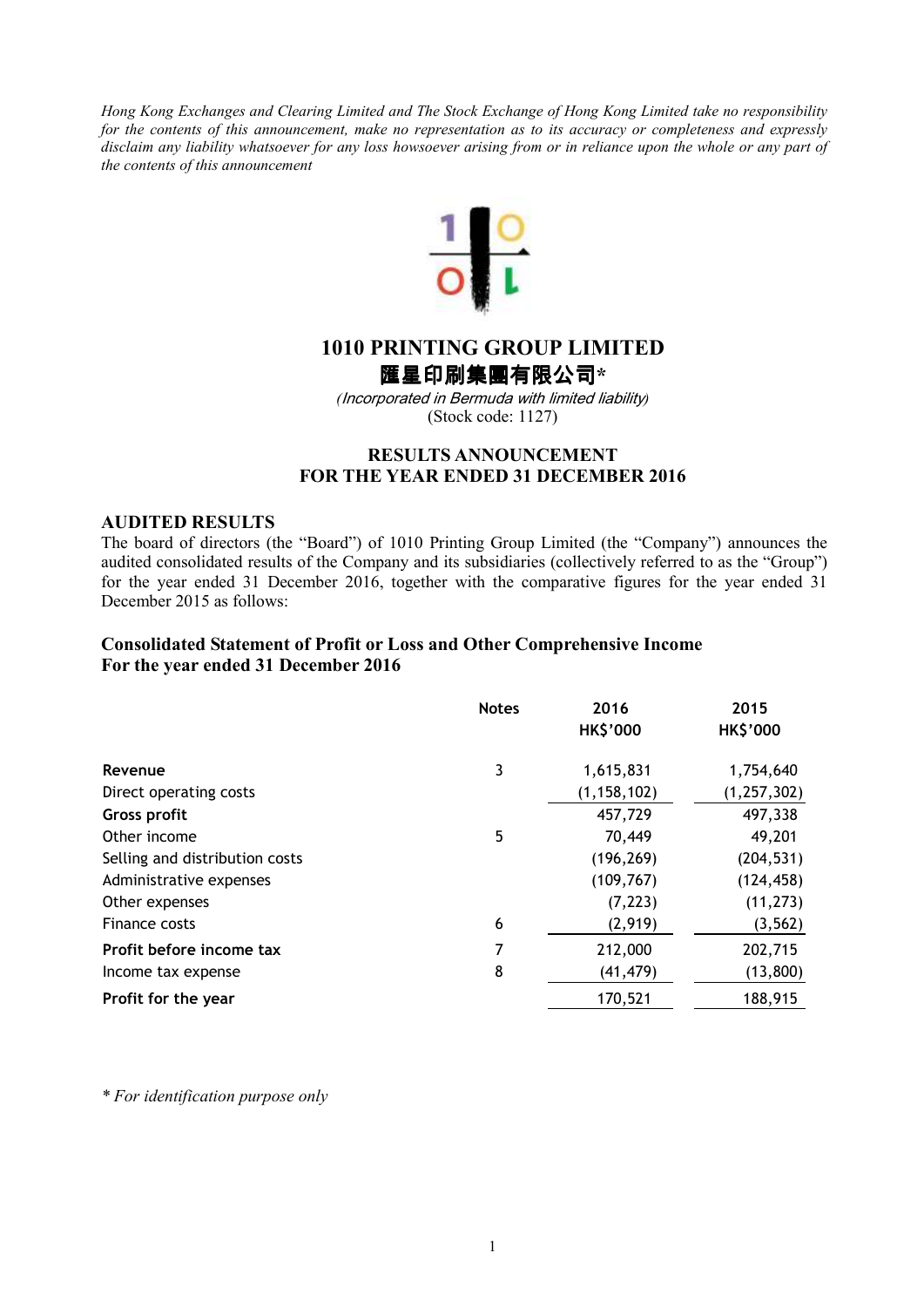# **Consolidated Statement of Profit or Loss and Other Comprehensive Income For the year ended 31 December 2016 (Continued)**

|                                                                   | <b>Notes</b> | 2016<br><b>HK\$'000</b> | 2015<br><b>HK\$'000</b> |
|-------------------------------------------------------------------|--------------|-------------------------|-------------------------|
| Other comprehensive income                                        |              |                         |                         |
| Items that may be reclassified subsequently to<br>profit or loss: |              |                         |                         |
| Exchange losses on translation of financial                       |              |                         |                         |
| statements of foreign operations                                  |              | (5,785)                 | (47, 476)               |
| Other comprehensive income for the year, net of                   |              |                         |                         |
| tax                                                               |              | (5,785)                 | (47, 476)               |
| Total comprehensive income for the year                           |              | 164,736                 | 141,439                 |
| Profit for the year attributable to:                              |              |                         |                         |
| Owners of the Company                                             |              | 146,146                 | 163,241                 |
| Non-controlling interests                                         |              | 24,375                  | 25,674                  |
|                                                                   |              | 170,521                 | 188,915                 |
| Total comprehensive income attributable to:                       |              |                         |                         |
| Owners of the Company                                             |              | 140,706                 | 120,238                 |
| Non-controlling interests                                         |              | 24,030                  | 21,201                  |
|                                                                   |              | 164,736                 | 141,439                 |
| Earnings per share for profit attributable to                     |              |                         |                         |
| owners of the Company during the year                             | 10           |                         |                         |
| <b>Basic</b>                                                      |              | HK18.98 cents           | <b>HK21.20 cents</b>    |
| Diluted                                                           |              | N/A                     | N/A                     |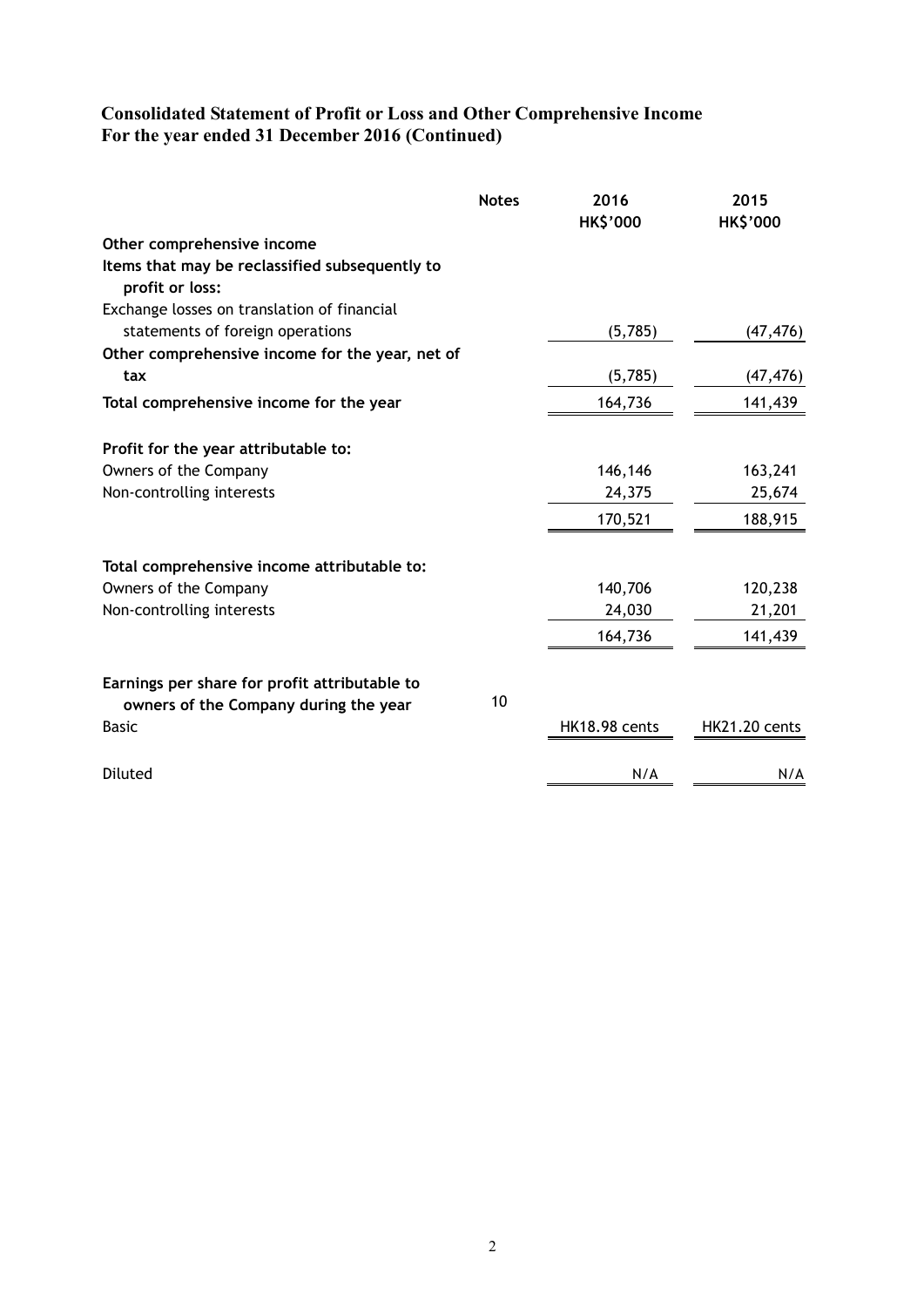# **Consolidated Statement of Financial Position As at 31 December 2016**

|                                                                                                                                                                                                                                           | <b>Notes</b>         | 2016<br><b>HK\$'000</b>                                           | 2015<br><b>HK\$'000</b>                                                    |
|-------------------------------------------------------------------------------------------------------------------------------------------------------------------------------------------------------------------------------------------|----------------------|-------------------------------------------------------------------|----------------------------------------------------------------------------|
| <b>ASSETS AND LIABILITIES</b>                                                                                                                                                                                                             |                      |                                                                   |                                                                            |
| Non-current assets<br>Property, plant and equipment<br>Intangible assets<br>Other non-current assets<br>Deferred tax assets                                                                                                               | 11<br>12             | 133,919<br>150,462<br>5,633<br>35,676<br>325,690                  | 194,492<br>150,462<br>8,079<br>29,615<br>382,648                           |
| <b>Current assets</b><br>Inventories<br>Trade and other receivables and deposits<br>Financial assets at fair value through profit or loss<br>Cash and bank balances                                                                       | 13<br>14<br>15       | 82,850<br>430,190<br>5,472<br>461,155<br>979,667                  | 123,458<br>536,013<br>262,895<br>922,366                                   |
| <b>Current liabilities</b><br>Trade and other payables<br>Financial liabilities at fair value through profit or loss<br><b>Bank borrowings</b><br>Finance lease liabilities<br>Provisions<br>Provision for taxation<br>Net current assets | 16<br>15<br>17<br>18 | 223,663<br>94,766<br>162<br>21,816<br>6,133<br>346,540<br>633,127 | 247,341<br>220<br>131,487<br>896<br>27,920<br>13,780<br>421,644<br>500,722 |
| Total assets less current liabilities                                                                                                                                                                                                     |                      | 958,817                                                           | 883,370                                                                    |
| Non-current liabilities<br>Provisions<br>Finance lease liabilities<br>Deferred tax liabilities                                                                                                                                            | 18                   | 7,479<br>507<br>5,092<br>13,078                                   | 7,500<br>174<br>845<br>8,519                                               |
| Net assets                                                                                                                                                                                                                                |                      | 945,739                                                           | 874,851                                                                    |
| <b>EQUITY</b>                                                                                                                                                                                                                             |                      |                                                                   |                                                                            |
| Share capital<br>Reserves<br>Equity attributable to owners of the Company<br>Non-controlling interests<br><b>Total equity</b>                                                                                                             |                      | 7,700<br>882,201<br>889,901<br>55,838<br>945,739                  | 7,700<br>809,177<br>816,877<br>57,974<br>874,851                           |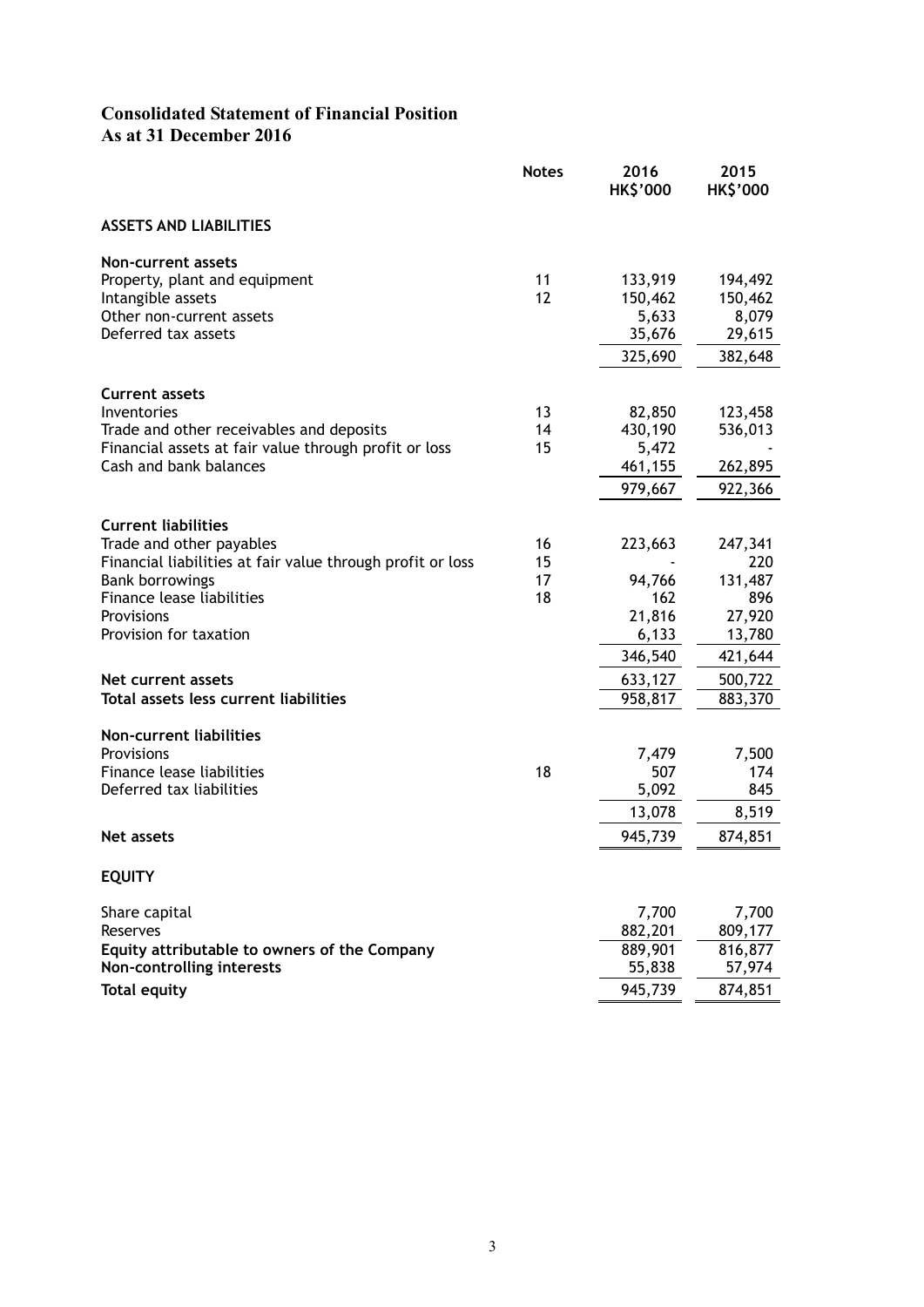# **Consolidated Statement of Changes in Equity For the year ended 31 December 2016**

|                                                                 |                                     |                                     |                                        |                            |                            |                            | Attributable to owners of the Company                               |                                                                                           |                                      |                                         |                          | Non<br>-controlling<br>interests | Total                     |
|-----------------------------------------------------------------|-------------------------------------|-------------------------------------|----------------------------------------|----------------------------|----------------------------|----------------------------|---------------------------------------------------------------------|-------------------------------------------------------------------------------------------|--------------------------------------|-----------------------------------------|--------------------------|----------------------------------|---------------------------|
|                                                                 | Share<br>capital<br><b>HK\$'000</b> | Share<br>premium<br><b>HK\$'000</b> | Exchange<br>reserve<br><b>HK\$'000</b> | reserve<br><b>HK\$'000</b> | surplus<br><b>HK\$'000</b> | reserve<br><b>HK\$'000</b> | Merger Contributed Other compensation<br>reserve<br><b>HK\$'000</b> | <b>Shares held</b><br>Employee under share Proposed<br>award<br>scheme<br><b>HK\$'000</b> | final<br>dividend<br><b>HK\$'000</b> | Retained<br>earnings<br><b>HK\$'000</b> | Total<br><b>HK\$'000</b> | <b>HK\$'000</b>                  | equity<br><b>HK\$'000</b> |
| Balance as at 1 January 2015                                    | 7,700                               | 173,078                             |                                        | $(2,736)$ $(136,875)$      | 310,125                    | (473)                      | 4,654                                                               | (621)                                                                                     | 34,650                               | 364,635                                 | 754,137                  | 38,758                           | 792,895                   |
| 2014 final dividend paid (Note 9)                               |                                     |                                     |                                        |                            |                            |                            |                                                                     |                                                                                           | (34, 650)                            |                                         | (34, 650)                |                                  | (34, 650)                 |
| 2015 interim dividend paid (Note 9)                             |                                     |                                     |                                        |                            |                            |                            |                                                                     |                                                                                           |                                      | (19, 250)                               | (19, 250)                |                                  | (19, 250)                 |
| Dividends paid to non-controlling interests                     |                                     |                                     |                                        |                            |                            |                            |                                                                     |                                                                                           |                                      |                                         |                          | (1,985)                          | (1,985)                   |
| Recognition of equity-settled share-based<br>payment expenses   |                                     |                                     |                                        |                            |                            |                            | 1,898                                                               |                                                                                           |                                      |                                         | 1,898                    |                                  | 1,898                     |
| Shares vested under share award scheme                          |                                     |                                     |                                        |                            |                            |                            | (1, 380)                                                            | 548                                                                                       |                                      | (248)                                   | (1,080)                  |                                  | (1,080)                   |
| Purchase of shares under share award<br>scheme                  |                                     |                                     |                                        |                            |                            |                            |                                                                     | (4, 416)                                                                                  |                                      |                                         | (4, 416)                 |                                  | (4, 416)                  |
| Transactions with owners                                        |                                     |                                     |                                        |                            |                            |                            | 518                                                                 | (3,868)                                                                                   | (34, 650)                            | (19, 498)                               | (57, 498)                | (1,985)                          | (59, 483)                 |
| Profit for the year                                             |                                     |                                     |                                        |                            |                            |                            |                                                                     |                                                                                           |                                      | 163,241                                 | 163,241                  | 25,674                           | 188,915                   |
| Other comprehensive income<br>Currency translation              |                                     |                                     | (43,003)                               |                            |                            |                            |                                                                     |                                                                                           |                                      |                                         | (43,003)                 | (4, 473)                         | (47, 476)                 |
| Total comprehensive income for<br>the year                      |                                     |                                     | (43,003)                               |                            |                            |                            |                                                                     |                                                                                           |                                      | 163,241                                 | 120,238                  | 21,201                           | 141,439                   |
| 2015 proposed final dividend (Note 9)                           |                                     |                                     |                                        |                            |                            |                            |                                                                     |                                                                                           | 34,650                               | (34, 650)                               |                          |                                  |                           |
| Balance at 31 December 2015 and<br>1 January 2016               | 7,700                               | 173,078                             |                                        | $(45,739)$ $(136,875)$     | 310,125                    | (473)                      | 5,172                                                               | (4, 489)                                                                                  | 34,650                               | 473,728                                 | 816,877                  | 57,974                           | 874,851                   |
| 2015 final dividend paid (Note 9)                               |                                     |                                     |                                        |                            |                            |                            |                                                                     |                                                                                           | (34, 650)                            |                                         | (34, 650)                |                                  | (34, 650)                 |
| 2016 interim dividend paid (Note 9)                             |                                     |                                     |                                        |                            |                            |                            |                                                                     |                                                                                           |                                      | (19, 250)                               | (19, 250)                |                                  | (19, 250)                 |
| Acquisition of non-controlling interests<br>(Note $20(a)$ )     |                                     |                                     |                                        |                            |                            | (9, 549)                   |                                                                     |                                                                                           |                                      |                                         | (9, 549)                 | 9,549                            |                           |
| Deemed acquisition of non-controlling<br>interests (Note 20(b)) |                                     |                                     |                                        |                            |                            | (2, 358)                   |                                                                     |                                                                                           |                                      |                                         | (2, 358)                 | (8,614)                          | (10, 972)                 |
| Dividends paid to non-controlling interests                     |                                     |                                     |                                        |                            |                            |                            |                                                                     |                                                                                           |                                      |                                         |                          | (27, 101)                        | (27, 101)                 |
| Purchase of shares under share award<br>scheme                  |                                     |                                     |                                        |                            |                            |                            |                                                                     | (1,005)                                                                                   |                                      |                                         | (1,005)                  |                                  | (1,005)                   |
| Shares vested under share award scheme                          |                                     |                                     |                                        |                            |                            |                            | (5, 172)                                                            | 5,489                                                                                     |                                      | (1, 187)                                | (870)                    |                                  | (870)                     |
| <b>Transactions with owners</b>                                 |                                     |                                     |                                        |                            |                            | (11, 907)                  | (5, 172)                                                            | 4,484                                                                                     | (34, 650)                            | (20, 437)                               | (67, 682)                | (26, 166)                        | (93, 848)                 |
| Profit for the year                                             |                                     |                                     |                                        |                            |                            |                            |                                                                     |                                                                                           |                                      | 146,146                                 | 146,146                  | 24,375                           | 170,521                   |
| Other comprehensive income<br>Currency translation              |                                     |                                     | (5, 440)                               |                            |                            |                            |                                                                     |                                                                                           |                                      |                                         | (5, 440)                 | (345)                            | (5,785)                   |
| Total comprehensive income for<br>the year                      |                                     |                                     | (5, 440)                               |                            |                            |                            |                                                                     |                                                                                           |                                      | 146,146                                 | 140,706                  | 24,030                           | 164,736                   |
| 2016 proposed special dividend (Note 9)                         |                                     |                                     |                                        |                            |                            |                            |                                                                     |                                                                                           | 11,550                               | (11, 550)                               |                          |                                  |                           |
| 2016 proposed final dividend (Note 9)                           |                                     |                                     |                                        |                            |                            |                            |                                                                     |                                                                                           | 34,650                               | (34, 650)                               |                          |                                  |                           |
| Balance at 31 December 2016                                     | 7,700                               | 173,078                             |                                        | $(51, 179)$ $(136, 875)$   |                            | 310, 125 (12, 380)         |                                                                     | (5)                                                                                       | 46,200                               | 553,237                                 | 889,901                  | 55,838                           | 945,739                   |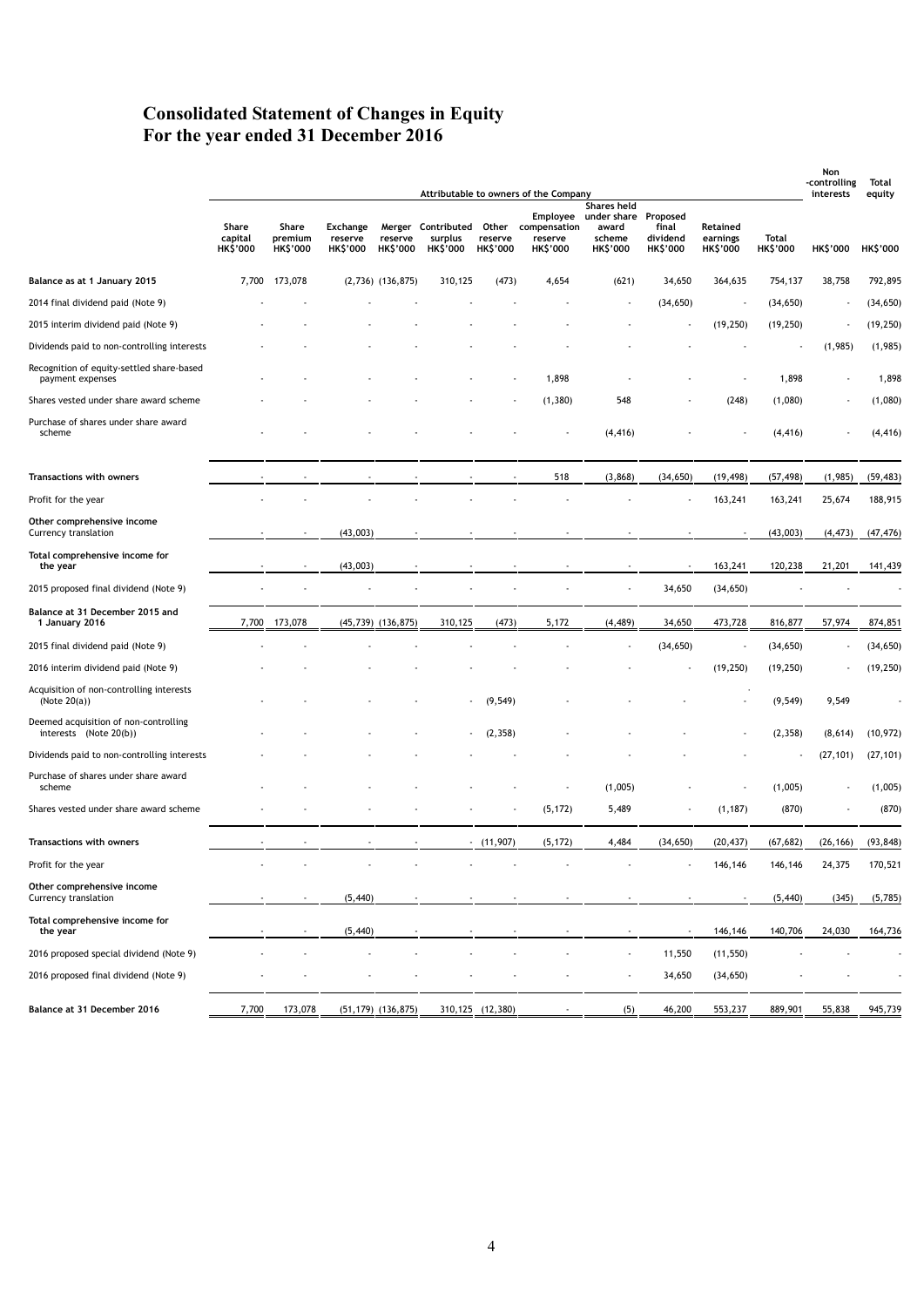# **1. General information**

1010 Printing Group Limited (the "Company") was incorporated in Bermuda under the Bermuda Companies Act as an exempted limited liability company on 9 March 2011. The address of the Company's registered office is Clarendon House, 2 Church Street, Hamilton HM 11, Bermuda and its principal place of business is 26/F, 625 King's Road, North Point, Hong Kong. The Company's shares were listed on the Main Board of The Stock Exchange of Hong Kong Limited (the "SEHK") on 25 July 2011.

The financial statements have been prepared in accordance with Hong Kong Financial Reporting Standards ("HKFRSs") which collective term includes all applicable individual Hong Kong Financial Reporting Standards, Hong Kong Accounting Standards ("HKAS") and Interpretations issued by the Hong Kong Institute of Certified Public Accountants and the disclosure requirements of the Hong Kong Companies Ordinance. The financial statements also include the applicable disclosures required by the Rules Governing the Listing of Securities on the SEHK.

# **2. Adoption of Hong Kong Financial Reporting Standards**

### **2.1 Adoption of new or amended HKFRSs**

During the year, the Group has adopted all the new or amended HKFRSs which are first effective for the reporting year and relevant to the Group. Except as explained below, the adoption of these new or amended HKFRSs did not result in material changes to the Group's accounting policies.

### *Amendments to HKAS 16 and HKAS 38 - Clarification of Acceptable Methods of Depreciation and Amortisation*

The amendments to HKAS 16 prohibit the use of a revenue-based depreciation method for items of property, plant and equipment. The amendments to HKAS 38 introduce a rebuttable presumption that amortisation based on revenue is not appropriate for intangible assets. This presumption can be rebutted if either the intangible asset is expressed as a measure of revenue or revenue and the consumption of the economic benefits of the intangible asset are highly correlated. The amendments are applied prospectively.

The adoption of the amendments has no impact on these financial statements as the Group has not previously used revenue-based depreciation methods.

#### *Amendments to HKAS 27 - Equity Method in Separate Financial Statements*

The amendments allow an entity to apply the equity method in accounting for its investments in subsidiaries, joint ventures and associates in its separate financial statements. The amendments are applied retrospectively in accordance with HKAS 8.

The adoption of the amendments has no impact on these financial statements as the Company has not elected to apply the equity method in its separate financial statements.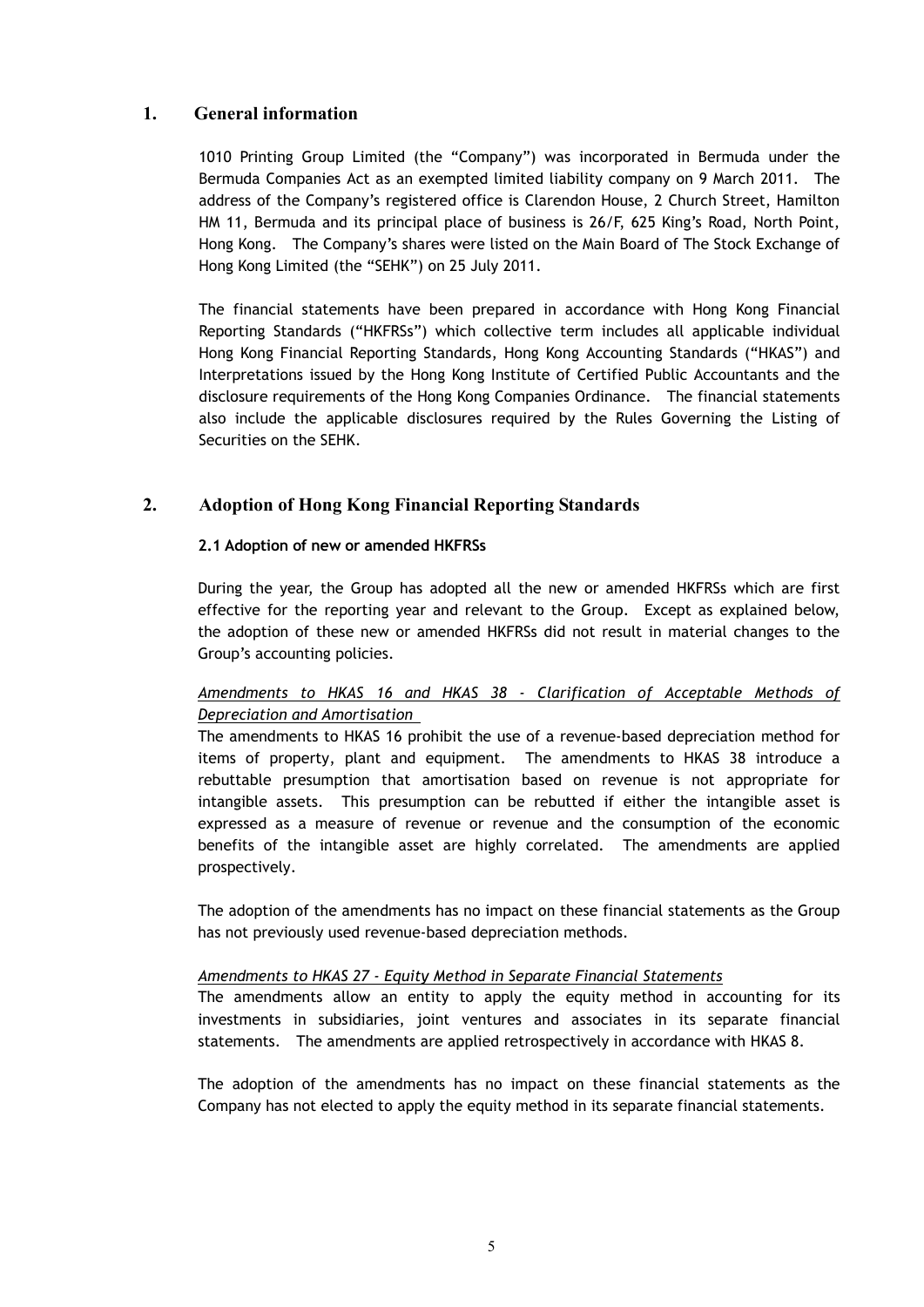### **2.1 Adoption of new or amended HKFRSs (Continued)**

### *Amendments to HKFRS 10, HKFRS 12 and HKAS 28 – Investment Entities: Applying the Consolidation Exception*

The amendments clarify that the exemption from preparing consolidated financial statements for an intermediate parent entity is available to a subsidiary of an investment entity (including investment entities that account for their subsidiaries at fair value rather than consolidating them). An investment entity parent will consolidate a subsidiary only when the subsidiary is not itself an investment entity and the subsidiary's main purpose is to provide services that relate to the investment entity's investment activities. A non-investment entity applying the equity method to an associate or joint venture that is an investment entity may retain the fair value measurements that associate or joint venture used for its subsidiaries. An investment entity that prepares financial statements in which all its subsidiaries are measured at fair value through profit or loss should provide the disclosures related to investment entities as required by HKFRS 12. The amendments are applied prospectively.

The adoption of the amendments has no impact on these financial statements as the Company is neither an intermediate parent entity nor an investment entity.

#### **2.2 New or amended HKFRSs that have been issued but are not yet effective**

At the date of this announcement, certain new or amended HKFRSs have been published but are not yet effective, and have not been adopted early by the Group.

The directors of the Company (the "Directors") anticipate that all of the pronouncements will be adopted in the Group's accounting policy for the first period beginning after the effective date of the pronouncement. The Directors are currently assessing the impact of the new or amended HKFRSs upon initial application. So far, the Directors have preliminarily concluded that the initial application of these HKFRSs will not result in material financial impact on the consolidated financial statements. Information on new or amended HKFRSs that are expected to have an impact on the Group's accounting policies is provided below.

#### *Amendments to HKAS 7 – Disclosure Initiative*

This standard is effective for accounting periods beginning on or after 1 January 2017. The amendments introduce an additional disclosure that will enable users of financial statements to evaluate changes in liabilities arising from financing activities.

#### *Amendments to HKAS 12 – Recognition of Deferred Tax Assets for Unrealised Losses*

This standard is effective for accounting periods beginning on or after 1 January 2017. The amendments relate to the recognition of deferred tax assets and clarify some of the necessary considerations, including how to account for deferred tax assets related to debt instruments measured of fair value.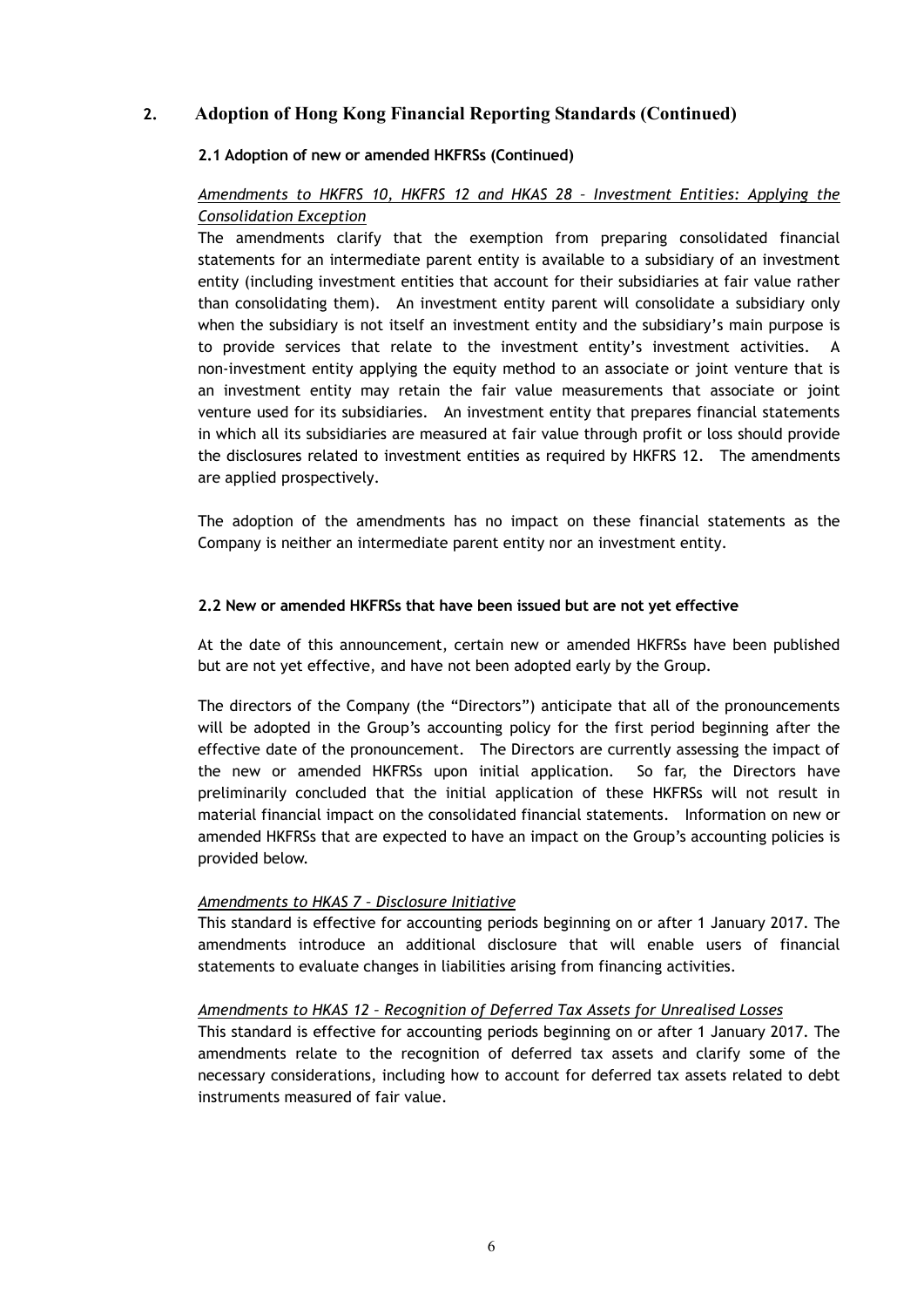#### **2.2 New or amended HKFRSs that have been issued but are not yet effective (Continued)**

# *Amendments to HKFRS 2 – Classification and Measurement of Share-based Payment Transactions*

This standard is effective for accounting periods beginning on or after 1 January 2018. The amendments provide requirements on the accounting for the effects of vesting and non-vesting conditions on the measurement of cash-settled share-based payments; share-based payment transactions with a net settlement feature for withholding tax obligations; and a modification to the terms and conditions of a share-based payment that changes the classification of the transaction from cash-settled to equity-settled.

#### *HKFRS 9 - Financial Instruments*

This standard is effective for accounting periods beginning on or after 1 January 2018. HKFRS 9 introduces new requirements for the classification and measurement of financial assets. Debt instruments that are held within a business model whose objective is to hold assets in order to collect contractual cash flows (the business model test) and that have contractual terms that give rise to cash flows that are solely payments of principal and interest on the principal amount outstanding (the contractual cash flow characteristics test) are generally measured at amortised cost. Debt instruments that meet the contractual cash flow characteristics test are measured at fair value through other comprehensive income if the objective of the entity's business model is both to hold and collect the contractual cash flows and to sell the financial assets. Entities may make an irrevocable election at initial recognition to measure equity instruments that are not held for trading at fair value through other comprehensive income. All other debt and equity instruments are measured at fair value through profit or loss.

HKFRS 9 includes a new expected loss impairment model for all financial assets not measured at fair value through profit or loss replacing the incurred loss model in HKAS 39 and new general hedge accounting requirements to allow entities to better reflect their risk management activities in financial statements.

HKFRS 9 carries forward the recognition, classification and measurement requirements for financial liabilities from HKAS 39, except for financial liabilities designated at fair value through profit or loss, where the amount of change in fair value attributable to change in credit risk of the liability is recognised in other comprehensive income unless that would create or enlarge an accounting mismatch. In addition, HKFRS 9 retains the requirements in HKAS 39 for derecognition of financial assets and financial liabilities.

#### *HKFRS 15 - Revenue from Contracts with Customers*

This standard is effective for accounting periods beginning on or after 1 January 2018. The new standard establishes a single revenue recognition framework. The core principle of the framework is that an entity should recognise revenue to depict the transfer of promised goods or services to customers in an amount that reflects the consideration to which the entity expects to be entitled in exchange for those goods and services. HKFRS 15 supersedes existing revenue recognition guidance including HKAS 18 Revenue, HKAS 11 Construction Contracts and related interpretations.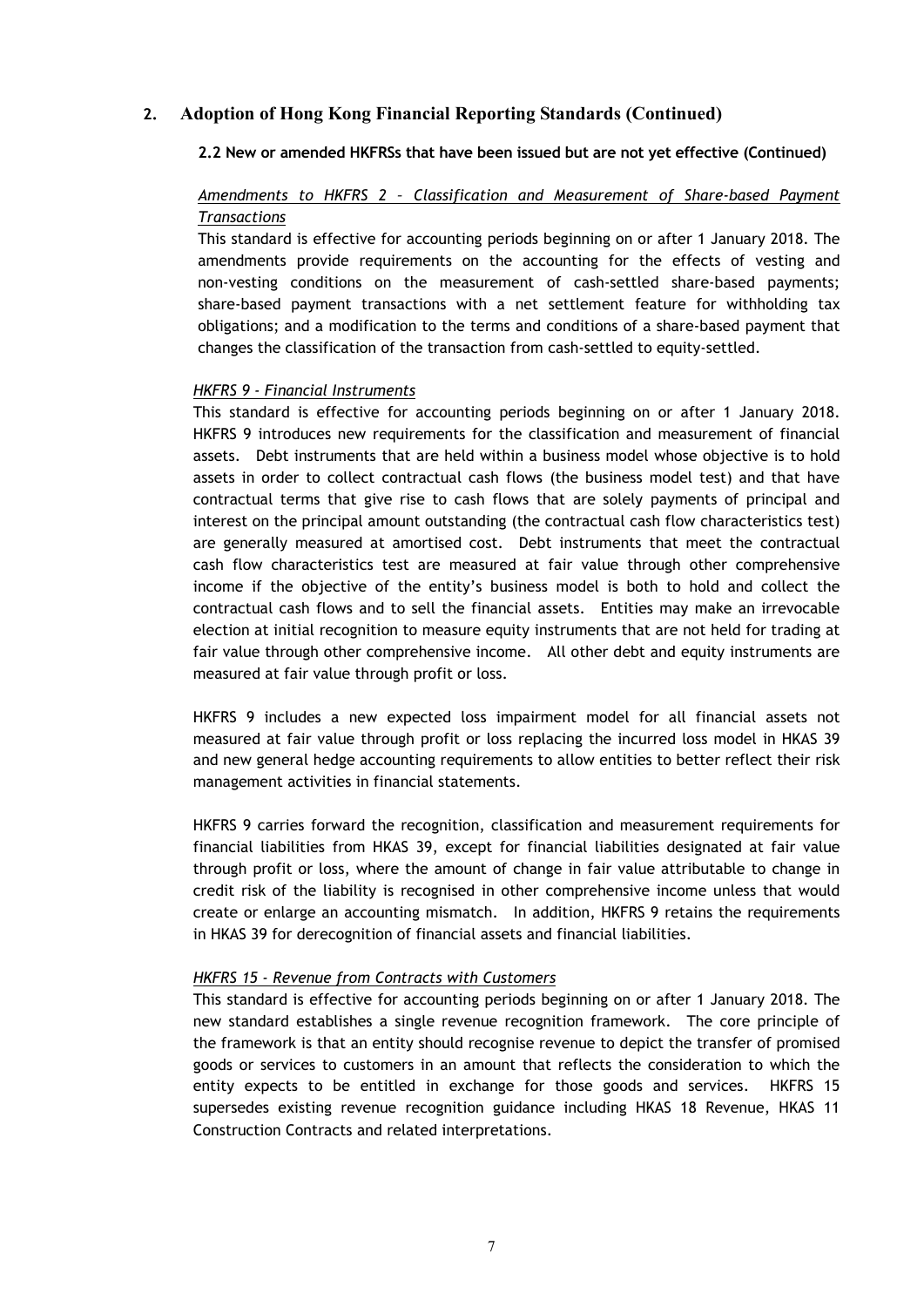### **2.2 New or amended HKFRSs that have been issued but are not yet effective (continued)**  *HKFRS 15 - Revenue from Contracts with Customers (Continued)*

HKFRS 15 requires the application of a 5-step approach to revenue recognition:

- Step 1: Identify the contract(s) with a customer
- Step 2: Identify the performance obligations in the contract
- Step 3: Determine the transaction price
- Step 4: Allocate the transaction price to each performance obligation
- Step 5: Recognise revenue when each performance obligation is satisfied

HKFRS 15 includes specific guidance on particular revenue related topics that may change the current approach taken under HKFRS. The standard also significantly enhances the qualitative and quantitative disclosures related to revenue.

### *Amendments to HKFRS 15 – Revenue from Contracts with Customers (Clarifications to HKFRS 15)*

This standard is effective for accounting periods beginning on or after 1 January 2018. The amendments to HKFRS 15 included clarifications on identification of performance obligations; application of principal versus agent; licenses of intellectual property; and transition requirements.

#### *HKFRS 16 – Leases*

This standard is effective for accounting periods beginning on or after 1 January 2019. HKFRS 16, which upon the effective date will supersede HKAS 17 "Leases" and related interpretations, introduces a single lessee accounting model and requires a lessee to recognise assets and liabilities for all leases with a term of more than 12 months, unless the underlying asset is of low value. Specifically, under HKFRS 16, a lessee is required to recognise a right-of-use asset representing its right to use the underlying leased asset and a lease liability representing its obligation to make lease payments. Accordingly, a lessee should recognise depreciation of the right-of use asset and interest on the lease liability, and also classifies cash repayments of the lease liability into a principal portion and an interest portion and presents them in the statement of cash flows. Also, the right-of-use asset and the lease liability are initially measured on a present value basis. The measurement includes non-cancellable lease payments and also includes payments to be made in optional periods if the lessee is reasonably certain to exercise an option to extend the lease, or to exercise an option to terminate the lease. This accounting treatment is significantly different from the lessee accounting for leases that are classified as operating leases under the predecessor standard, HKAS 17.

In respect of the lessor accounting, HKFRS 16 substantially carries forward the lessor accounting requirements in HKAS 17. Accordingly, a lessor continues to classify its leases as operating leases or finance leases, and to account for those two types of leases differently.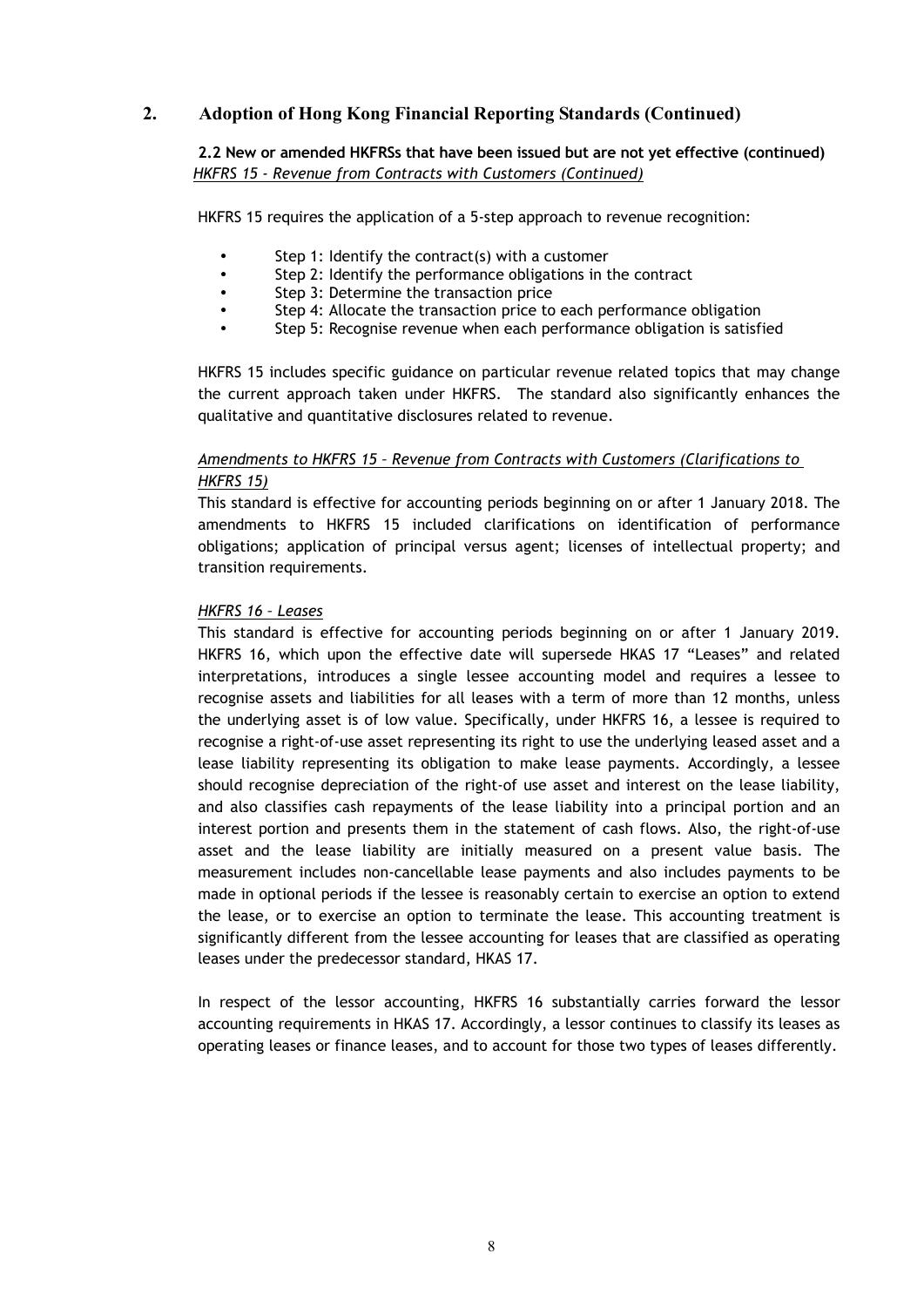### **2.3 Changes in accounting estimates**

During the year, the Company revisited the estimated useful lives of printing and prepress machineries. The estimated useful lives of printing machineries were revised from 15 years to 10 years and the estimated useful lives of prepress machineries were revised from 10 years to 4 years. As a result, additional depreciation of HK\$22,139,000 was charged to profit or loss for the year. The additional depreciation was included in direct operating costs in the consolidated statement of profit or loss and other comprehensive income.

### **3. Revenue**

Revenue represents the printing income earned by the Group during the year.

## **4. Segment information**

The executive directors have identified that the Group has only one reportable segment, which is the provision of printing services.

The Group's revenues from external customers and its non-current assets are divided into the following geographical areas.

|                                 |                       |                 | <b>Non-current assets</b> |                 |  |  |
|---------------------------------|-----------------------|-----------------|---------------------------|-----------------|--|--|
|                                 | Revenue from external |                 | (excluding deferred tax   |                 |  |  |
|                                 | customers             |                 | assets)                   |                 |  |  |
|                                 | 2016                  | 2015            | 2016                      | 2015            |  |  |
|                                 | <b>HK\$'000</b>       | <b>HK\$'000</b> | <b>HK\$'000</b>           | <b>HK\$'000</b> |  |  |
| <b>PRC</b>                      |                       |                 | 89,467                    | 147,633         |  |  |
| Australia                       | 645,356               | 722,810         | 133,162                   | 136,480         |  |  |
| <b>United States of America</b> |                       |                 |                           |                 |  |  |
| ("USA")                         | 458,003               | 444,232         | 241                       | 345             |  |  |
| United Kingdom                  | 282,799               | 279,444         | 7                         | 3               |  |  |
| Spain                           | 78,332                | 69,210          |                           |                 |  |  |
| New Zealand                     | 23,236                | 58,984          | 175                       | 299             |  |  |
| Germany                         | 22,572                | 27,561          |                           |                 |  |  |
| Mexico                          | 16,699                | 26,598          |                           |                 |  |  |
| Chile                           | 14,379                | 24,572          |                           |                 |  |  |
| Singapore                       | 14,372                | 17,528          | 8,331                     | 9,350           |  |  |
| Argentina                       | 7,705                 | 121             |                           |                 |  |  |
| Peru                            | 7,596                 | 7,916           |                           |                 |  |  |
| <b>Bolivia</b>                  | 6,922                 | 9,073           |                           |                 |  |  |
| Costa Rica                      | 5,632                 | 2,746           |                           |                 |  |  |
| Hong Kong (domicile)            | 5,294                 | 8,230           | 58,631                    | 58,923          |  |  |
| Canada                          | 5,143                 | 2,917           |                           |                 |  |  |
| <b>Brazil</b>                   | 4,577                 | 32,203          |                           |                 |  |  |
| <b>Others</b>                   | 17,214                | 20,495          |                           |                 |  |  |
|                                 | 1,615,831             | 1,754,640       | 290,014                   | 353,033         |  |  |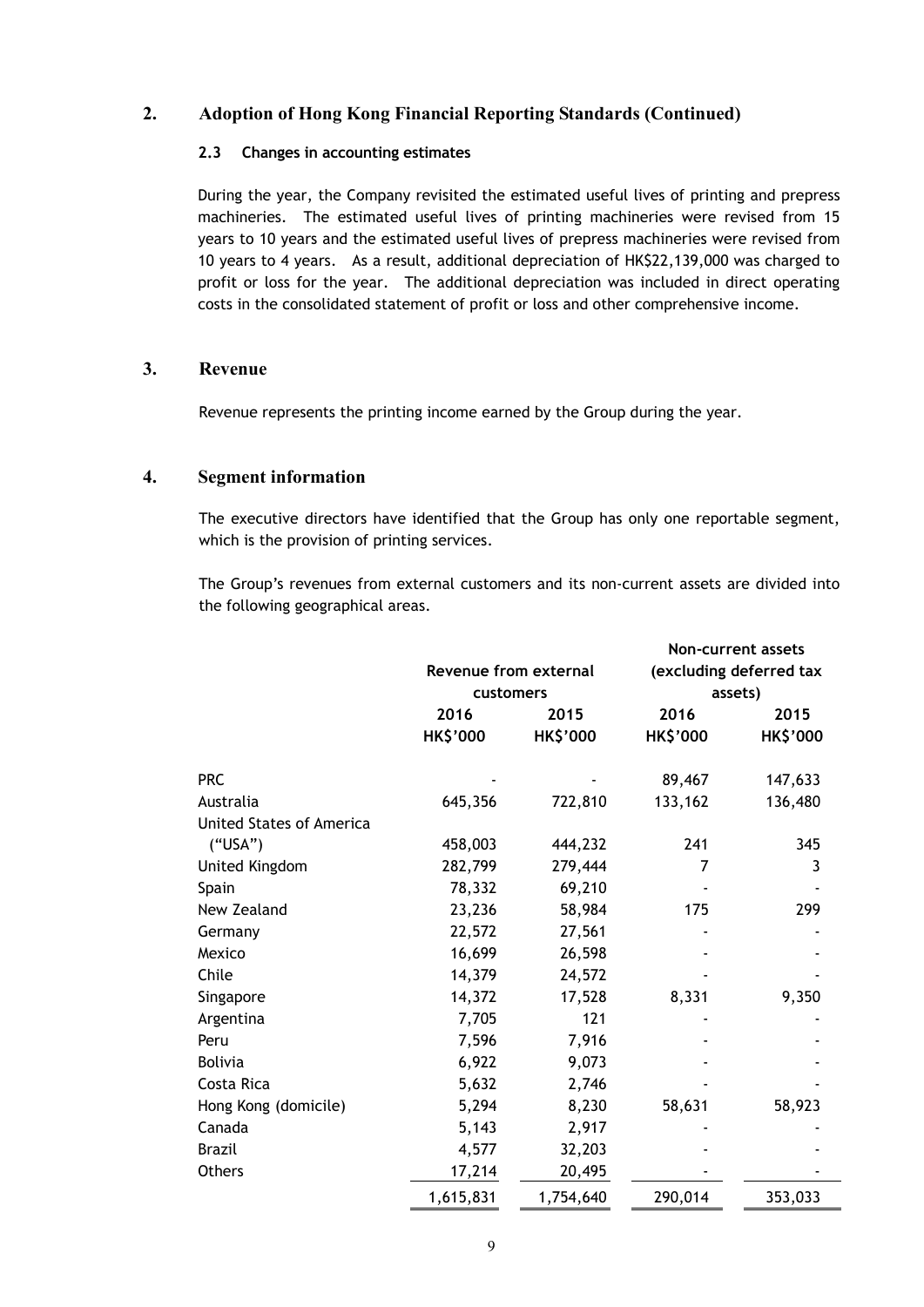# **4. Segment information (Continued)**

Sales by geographical markets are analysed based on the location of customers and the geographical location of non-current assets is based on (1) the physical location of the assets (for property, plant and equipment) and (2) location of operations (for intangible assets).

The totals presented for the Group's operating segments reconcile to the Group's key financial figures as presented in the financial statements as follows:

|                                     | 2016<br><b>HK\$'000</b> | 2015<br><b>HK\$'000</b> |
|-------------------------------------|-------------------------|-------------------------|
| Reportable segment profit           | 214,919                 | 208,175                 |
| Equity-settled share-based payments |                         | (1,898)                 |
| Finance costs                       | (2,919)                 | (3, 562)                |
| Profit before income tax            | 212,000                 | 202,715                 |
| Reportable segment liabilities      | 259,760                 | 297,831                 |
| Deferred tax liabilities            | 5,092                   | 845                     |
| <b>Borrowings</b>                   | 94,766                  | 131,487                 |
| Group liabilities                   | 359,618                 | 430,163                 |

# **5. Other income**

|                                                            | 2016<br><b>HK\$'000</b> | 2015<br><b>HK\$'000</b> |
|------------------------------------------------------------|-------------------------|-------------------------|
| Sales of scrapped paper and by-products                    | 15,866                  | 18,293                  |
| Gain on financial assets/liabilities at fair value through |                         |                         |
| profit or loss                                             | 11,194                  | 5,907                   |
| Impairment of trade receivables written back               | 6,710                   | 7,384                   |
| Interest income                                            | 1,868                   | 719                     |
| Rental income                                              | 163                     | 186                     |
| Gain on disposal of a subsidiary (Note 19)                 | 27,579                  |                         |
| Gain on disposals of property, plant and equipment         |                         | 3,491                   |
| Government grants                                          | 1,225                   | 419                     |
| Written back of accruals                                   | 2,341                   |                         |
| Impairment in associate written back                       |                         | 236                     |
| Dividend income                                            | 21                      | 94                      |
| Gain on disposals of business in New Zealand               |                         | 9,040                   |
| Over-provision of deferred payment of acquisition of       |                         |                         |
| assets                                                     |                         | 926                     |
| Sundry income                                              | 3,482                   | 2,506                   |
|                                                            | 70,449                  | 49,201                  |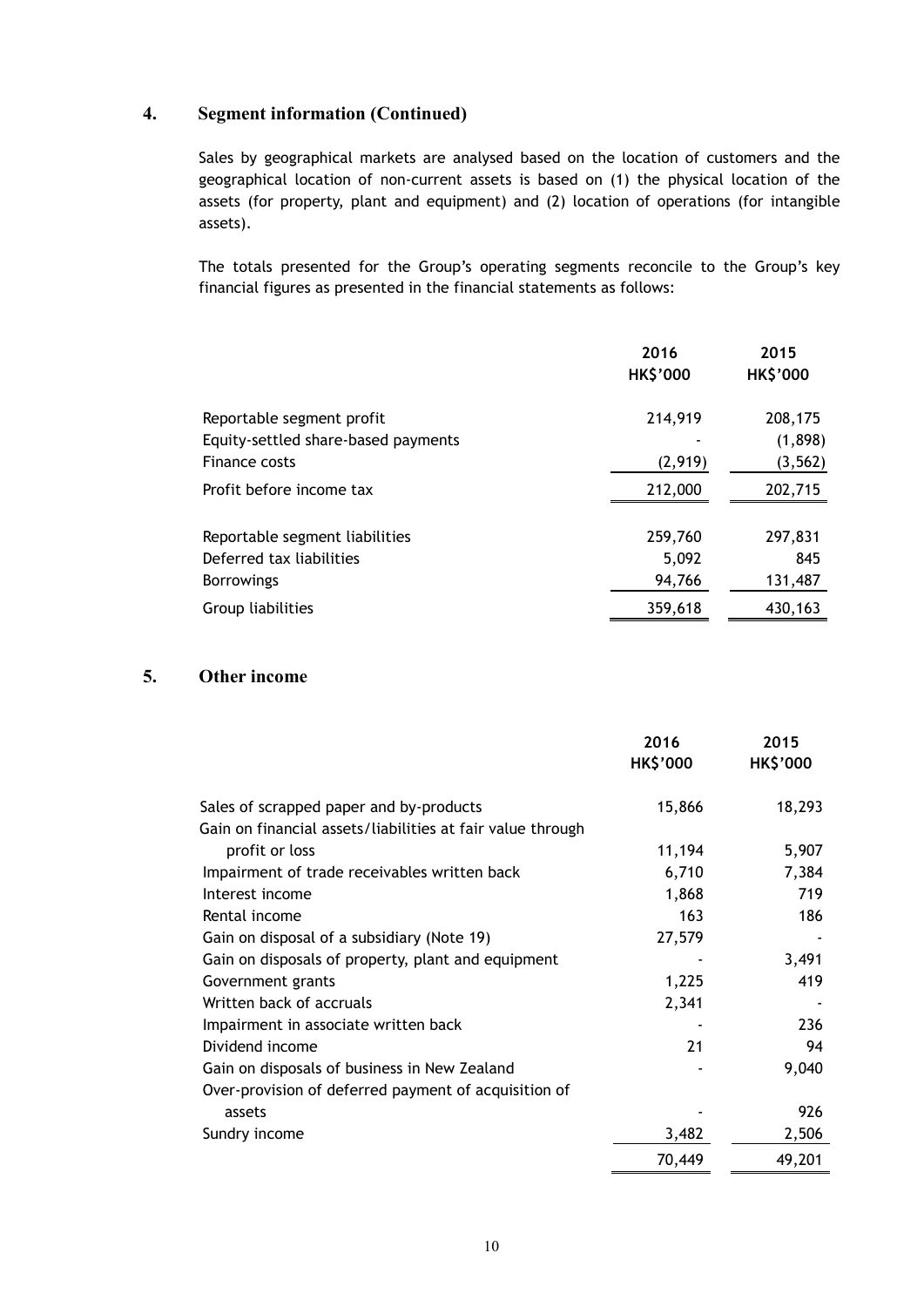#### **6. Finance costs**

|                                                      | 2016<br><b>HK\$'000</b> | 2015<br><b>HK\$'000</b> |
|------------------------------------------------------|-------------------------|-------------------------|
| Interest charges on bank borrowings, which contain a |                         |                         |
| repayment on demand clause                           | 2,877                   | 2,462                   |
| Finance lease charges                                | 42                      | 803                     |
| Interest paid for late tax payment                   |                         | 297                     |
|                                                      | 2.919                   | 3,562                   |

### **7. Profit before income tax**

|                                                           | 2016<br><b>HK\$'000</b> | 2015<br><b>HK\$'000</b> |
|-----------------------------------------------------------|-------------------------|-------------------------|
| Profit before income tax is arrived at after              |                         |                         |
| charging/(crediting):                                     |                         |                         |
| Auditor's remuneration (Note (i))                         | 2,392                   | 2,746                   |
| Impairment of trade receivables                           | 7,222                   | 10,175                  |
| Bad debts written off                                     | 1                       | 1,098                   |
| Cost of inventories recognised as expense                 | 1,158,102               | 1,257,302               |
| Write-down of inventories                                 | 3,620                   | 6,264                   |
| Depreciation of property, plant and equipment (Note (ii)) |                         |                         |
| - Owned                                                   | 61,044                  | 52,818                  |
| - Held under finance leases                               | 452                     | 307                     |
| Amortisation of other non-current assets                  | 2,858                   | 835                     |
| Loss/(Gain) on disposals of property, plant and           |                         |                         |
| equipment                                                 | 663                     | (3, 491)                |
| Write-off of property, plant and equipment                | 9,266                   |                         |
| Minimum lease payments paid under operating leases in     |                         |                         |
| respect of rented premises and production facilities      | 30,861                  | 32,222                  |
| Net foreign exchange loss                                 | 3,385                   | 6,497                   |
| Employee benefit expense (Note (iii))                     | 312,648                 | 353,972                 |

#### Notes:

- (i) Auditor's remuneration for other non-audit services of HK\$183,000 was recognised during the year (2015: HK\$342,000).
- (ii) Depreciation charges of HK\$57,350,000 (2015: HK\$47,236,000) and HK\$4,146,000 (2015: HK\$5,889,000) have been included in direct operating costs and administrative expenses respectively.
- (iii) Employee benefit expense of HK\$213,255,000 (2015: HK\$241,884,000), HK\$51,661,000 (2015: HK\$54,329,000) and HK\$47,732,000 (2015: HK\$57,759,000) have been included in direct operating costs, selling and distribution costs and administrative expenses respectively.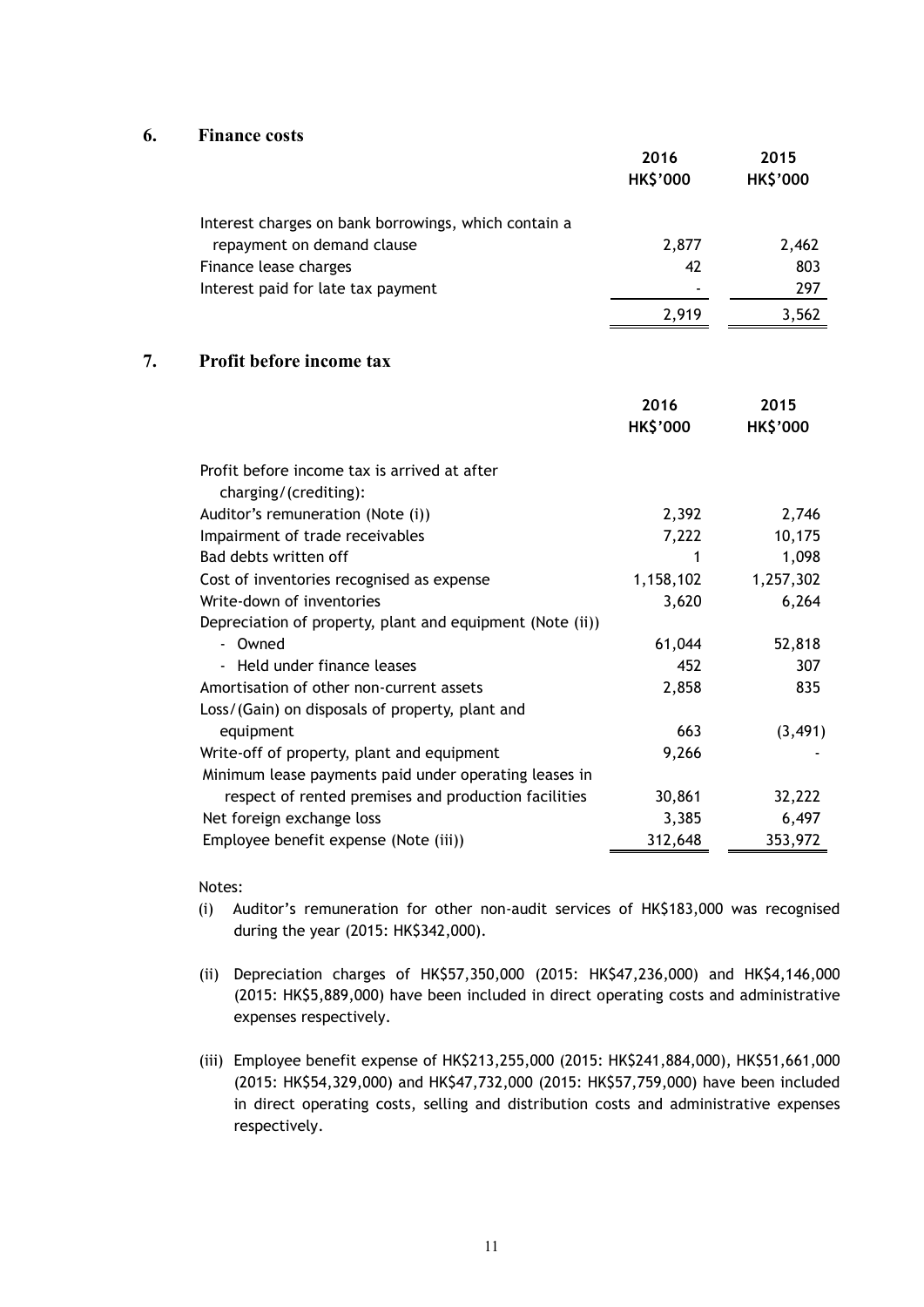#### **8. Income tax expense**

Hong Kong profits tax has been provided at the rate of 16.5% (2015: 16.5%) on the estimated assessable profits for the year. Taxation on overseas profits has been calculated on the estimated assessable profits for the year at the rates of taxation prevailing in the countries in which the Group operates.

|                                     | 2016<br><b>HK\$'000</b> | 2015<br><b>HK\$'000</b> |
|-------------------------------------|-------------------------|-------------------------|
| Current tax - Hong Kong profits tax |                         |                         |
| Tax for the year                    | 25,206                  | 24,149                  |
| Over-provision in prior years       | (56)                    | (787)                   |
|                                     | 25,150                  | 23,362                  |
| Current tax - overseas              |                         |                         |
| Tax for the year                    | 20,429                  | 9,249                   |
| Under-provision in prior years      | 211                     | 988                     |
|                                     | 20,640                  | 10,237                  |
| Deferred tax                        |                         |                         |
| Current year                        | (4, 311)                | (19, 799)               |
|                                     | 41,479                  | 13,800                  |

### **9. Dividends**

|                                                                                                                                           | 2016<br><b>HK\$'000</b> | 2015<br><b>HK\$'000</b> |
|-------------------------------------------------------------------------------------------------------------------------------------------|-------------------------|-------------------------|
| Final dividend paid in respect of prior year HK\$0.045<br>(2015: HK\$0.045) per share<br>Interim dividend paid in respect of current year | 34,650                  | 34,650                  |
| HK\$0.025 (2015: HK\$0.025) per share                                                                                                     | 19,250                  | 19,250                  |
|                                                                                                                                           | 53,900                  | 53,900                  |

At a meeting held on 28 February 2017, the directors recommended a final dividend of HK\$0.045 per ordinary share and a special dividend of HK\$0.015 per ordinary share. Those proposed dividends are not reflected as a dividend payable in these financial statements, but reflected as an appropriation of retained earnings for the year ended 31 December 2016.

#### **10. Earnings per share**

The calculation of basic earnings per share is based on the profit attributable to owners of the Company of approximately HK\$146,146,000 (2015: HK\$163,241,000) and on the weighted average number of ordinary shares in issue less shares held for share award scheme that have not been vested unconditionally in the employees during the year of 769,999,698 (2015: 770,000,000).

No diluted earnings per share are presented as the Group has no dilutive potential ordinary shares during the year (2015: Nil).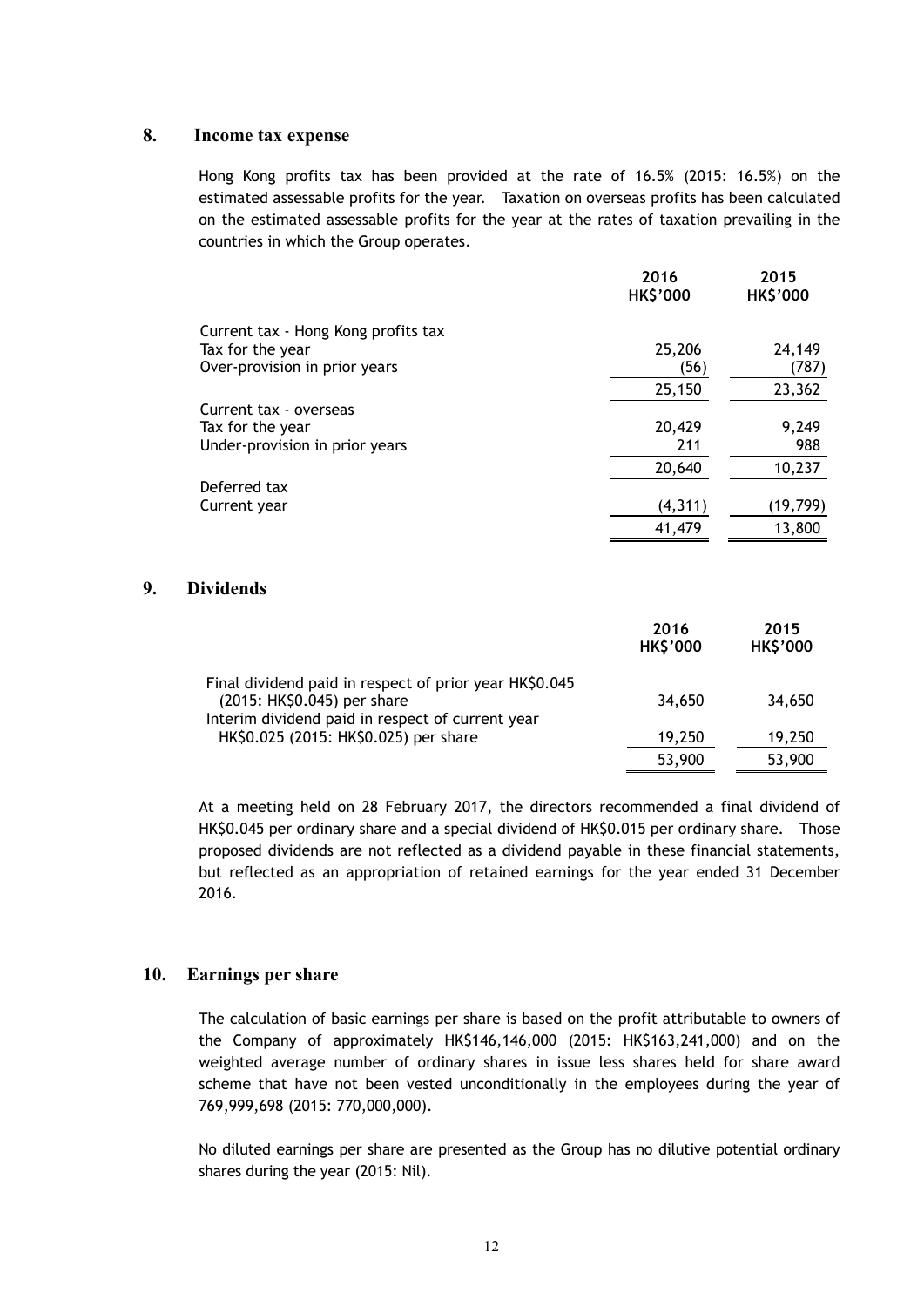# **11. Property, plant and equipment**

|                                              | Freehold<br>land and<br>buildings<br><b>HK\$'000</b> | <b>Furniture</b><br>and<br>fixtures<br><b>HK\$'000</b> | Office<br>equipment<br><b>HK\$'000</b> | Leasehold<br>improvements<br><b>HK\$'000</b> | Computer<br>equipment<br>and systems<br><b>HK\$'000</b> | Motor<br>vehicles<br><b>HK\$'000</b> | Machinery<br><b>HK\$'000</b> | Total<br><b>HK\$'000</b> |
|----------------------------------------------|------------------------------------------------------|--------------------------------------------------------|----------------------------------------|----------------------------------------------|---------------------------------------------------------|--------------------------------------|------------------------------|--------------------------|
| At 1 January 2015                            |                                                      |                                                        |                                        |                                              |                                                         |                                      |                              |                          |
| Cost                                         | 12,536                                               | 5,116                                                  | 6.727                                  | 55,373                                       | 14.286                                                  | 2,950                                | 347.831                      | 444,819                  |
| Accumulated depreciation                     | (184)                                                | (4, 143)                                               | (4, 217)                               | (34, 035)                                    | (10, 791)                                               | (810)                                | (141, 453)                   | (195, 633)               |
| Net book amount                              | 12,352                                               | 973                                                    | 2,510                                  | 21,338                                       | 3,495                                                   | 2,140                                | 206,378                      | 249,186                  |
| Year ended 31 December 2015                  |                                                      |                                                        |                                        |                                              |                                                         |                                      |                              |                          |
| Opening net book amount                      | 12,352                                               | 973                                                    | 2,510                                  | 21,338                                       | 3,495                                                   | 2,140                                | 206,378                      | 249,186                  |
| Exchange differences                         | (1, 454)                                             | (2)                                                    | (155)                                  | (504)                                        | (232)                                                   | (85)                                 | (14, 292)                    | (16, 724)                |
| Additions                                    |                                                      | 7                                                      | 1,157                                  | 459                                          | 312                                                     | 627                                  | 14,707                       | 17,269                   |
| <b>Disposals</b>                             |                                                      |                                                        | (11)                                   |                                              | (84)                                                    |                                      | (2,019)                      | (2, 114)                 |
| Depreciation                                 | (1,692)                                              | (387)                                                  | (843)                                  | (7, 217)                                     | (1, 911)                                                | (710)                                | (40, 365)                    | (53, 125)                |
| Closing net book amount                      | 9,206                                                | 591                                                    | 2,658                                  | 14,076                                       | 1,580                                                   | 1,972                                | 164,409                      | 194,492                  |
| At 31 December 2015 and 1<br>January 2016    |                                                      |                                                        |                                        |                                              |                                                         |                                      |                              |                          |
| Cost                                         | 11,031                                               | 5,105                                                  | 7,593                                  | 55,006                                       | 14,315                                                  | 3,566                                | 345,145                      | 441,761                  |
| Accumulated depreciation                     | (1, 825)                                             | (4, 514)                                               | (4,935)                                | (40, 930)                                    | (12, 735)                                               | (1, 594)                             | (180, 736)                   | (247, 269)               |
| Net book amount                              | 9,206                                                | 591                                                    | 2,658                                  | 14,076                                       | 1,580                                                   | 1,972                                | 164,409                      | 194,492                  |
| Year ended 31 December 2016                  |                                                      |                                                        |                                        |                                              |                                                         |                                      |                              |                          |
| Opening net book amount                      | 9,206                                                | 591                                                    | 2,658                                  | 14,076                                       | 1,580                                                   | 1,972                                | 164,409                      | 194,492                  |
| Exchange differences                         | 18                                                   | (2)                                                    | (118)                                  | (94)                                         | (11)                                                    | (24)                                 | (2, 832)                     | (3,063)                  |
| Additions                                    |                                                      | 9                                                      | 1,853                                  | 1,245                                        | 606                                                     | 705                                  | 17,854                       | 22,272                   |
| <b>Disposals</b>                             |                                                      | ٠                                                      |                                        |                                              | (330)                                                   | $\blacksquare$                       | (1, 389)                     | (1,719)                  |
| Write-off                                    |                                                      |                                                        | (374)                                  |                                              |                                                         |                                      | (8, 892)                     | (9, 266)                 |
| Disposed through disposal of<br>subsidiaries |                                                      |                                                        | (161)                                  | (417)                                        | (109)                                                   | (36)                                 | (6, 578)                     | (7, 301)                 |
| Depreciation                                 | (987)                                                | (260)                                                  | (744)                                  | (5, 155)                                     | (1, 163)                                                | (773)                                | (52, 414)                    | (61, 496)                |
| Closing net book amount                      | 8,237                                                | 338                                                    | 3,114                                  | 9,655                                        | 573                                                     | 1,844                                | 110,158                      | 133,919                  |
|                                              |                                                      |                                                        |                                        |                                              |                                                         |                                      |                              |                          |
| At 31 December 2016                          |                                                      |                                                        |                                        |                                              |                                                         |                                      |                              |                          |
| Cost                                         | 11,031<br>(2, 794)                                   | 5,086                                                  | 7,580                                  | 55,607                                       | 12,275                                                  | 3,284                                | 305,825                      | 400,688                  |
| Accumulated depreciation                     |                                                      | (4,748)                                                | (4, 466)                               | (45, 952)                                    | (11, 702)                                               | (1,440)                              | (195, 667)                   | (266, 769)               |
| Net book amount                              | 8.237                                                | 338                                                    | 3,114                                  | 9.655                                        | 573                                                     | 1,844                                | 110,158                      | 133,919                  |

As at 31 December 2016 and 2015, the Group's freehold land and buildings were situated in Australia.

Net book amount of property, plant and equipment as at 31 December 2016 includes the net carrying amount of HK\$674,000 (2015: HK\$1,830,000) held under finance leases.

For the year ended 31 December 2016, there were write-off of office equipment and machinery of HK\$374,000 and HK\$8,892,000 respectively, due to those assets were not in use anymore and were unable to be resold (2015: Nil).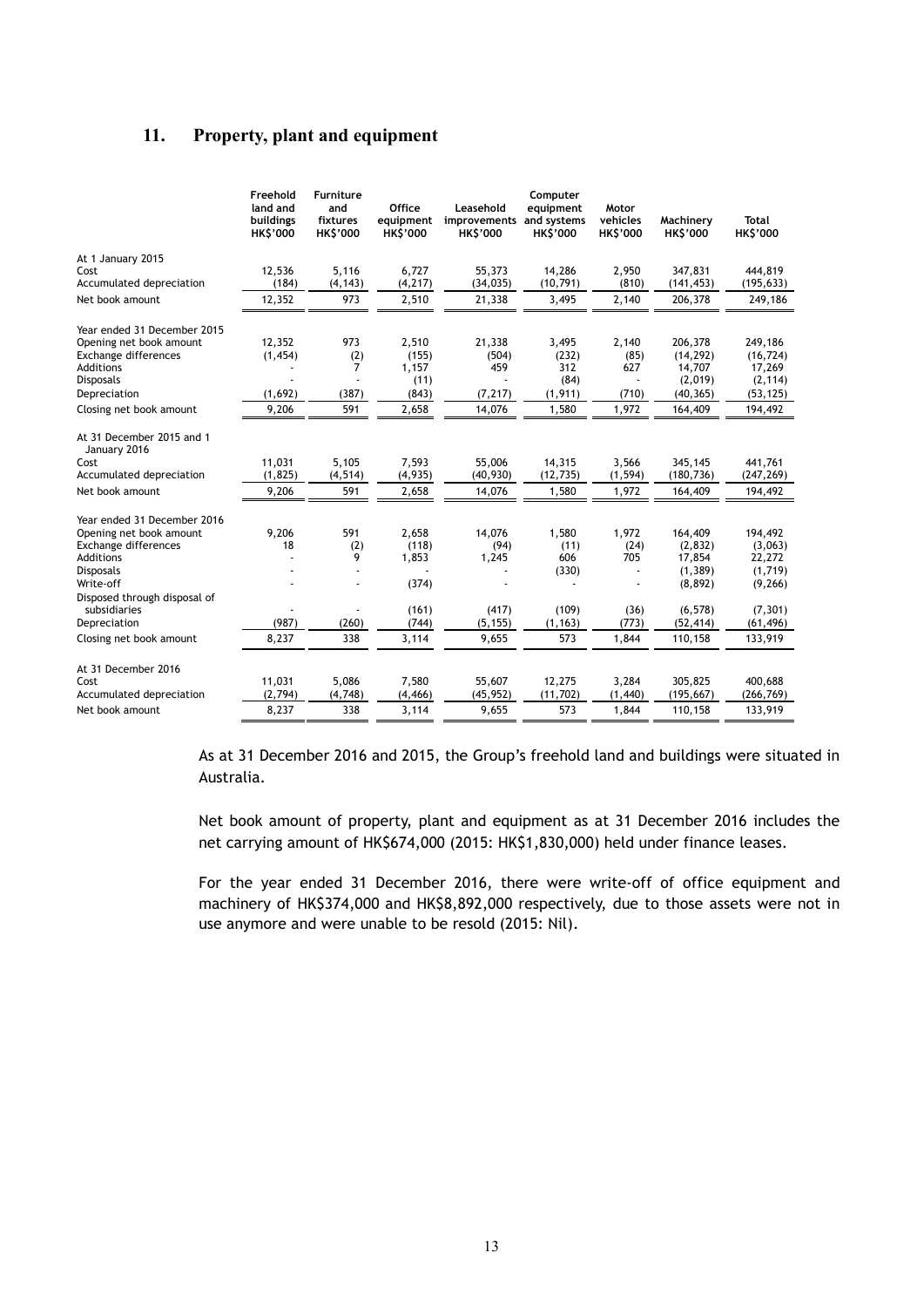### **12. Intangible assets**

|                                                                             | Goodwill<br><b>HK\$'000</b> |
|-----------------------------------------------------------------------------|-----------------------------|
| Carrying amount at 1 January 2015<br>Exchange differences                   | 175,836<br>(25, 374)        |
| Carrying amount at 31 December 2015, 1 January<br>2016 and 31 December 2016 | 150,462                     |

#### **13. Inventories**

|                                   | 2016<br><b>HK\$'000</b> | 2015<br><b>HK\$'000</b> |
|-----------------------------------|-------------------------|-------------------------|
| Raw materials<br>Work-in-progress | 55,750<br>23,842        | 82,742<br>36,378        |
| Finished goods                    | 3,258                   | 4,338                   |
|                                   | 82,850                  | 123,458                 |

#### **14. Trade and other receivables and deposits**

Ageing analysis of trade receivables, net of provision as at 31 December 2016, based on the invoice date, is as follows:

|                                | 2016<br><b>HK\$'000</b> | 2015<br><b>HK\$'000</b> |
|--------------------------------|-------------------------|-------------------------|
| $0 - 30$ days                  | 141,426                 | 133,402                 |
| $31 - 60$ days                 | 80,355                  | 96,385                  |
| 61 - 90 days                   | 68,225                  | 88,978                  |
| 91 - 120 days                  | 50,163                  | 71,319                  |
| 121 - 150 days                 | 39,085                  | 62,514                  |
| Over 150 days                  | 21,637                  | 53,807                  |
| Total trade receivables        | 400,891                 | 506,405                 |
| Other receivables and deposits | 29,299                  | 29,608                  |
|                                | 430,190                 | 536,013                 |

In general, the Group allows a credit period from 30 to 150 days (2015: 30 to 150 days) to its customers.

### **15. Financial assets/(liabilities) at fair value through profit or loss**

This relates to the forward foreign exchange contracts which are considered by management as part of economic hedging arrangements but have not been formally designated as hedges in accordance with HKAS 39. These foreign exchange contracts were stated at fair value.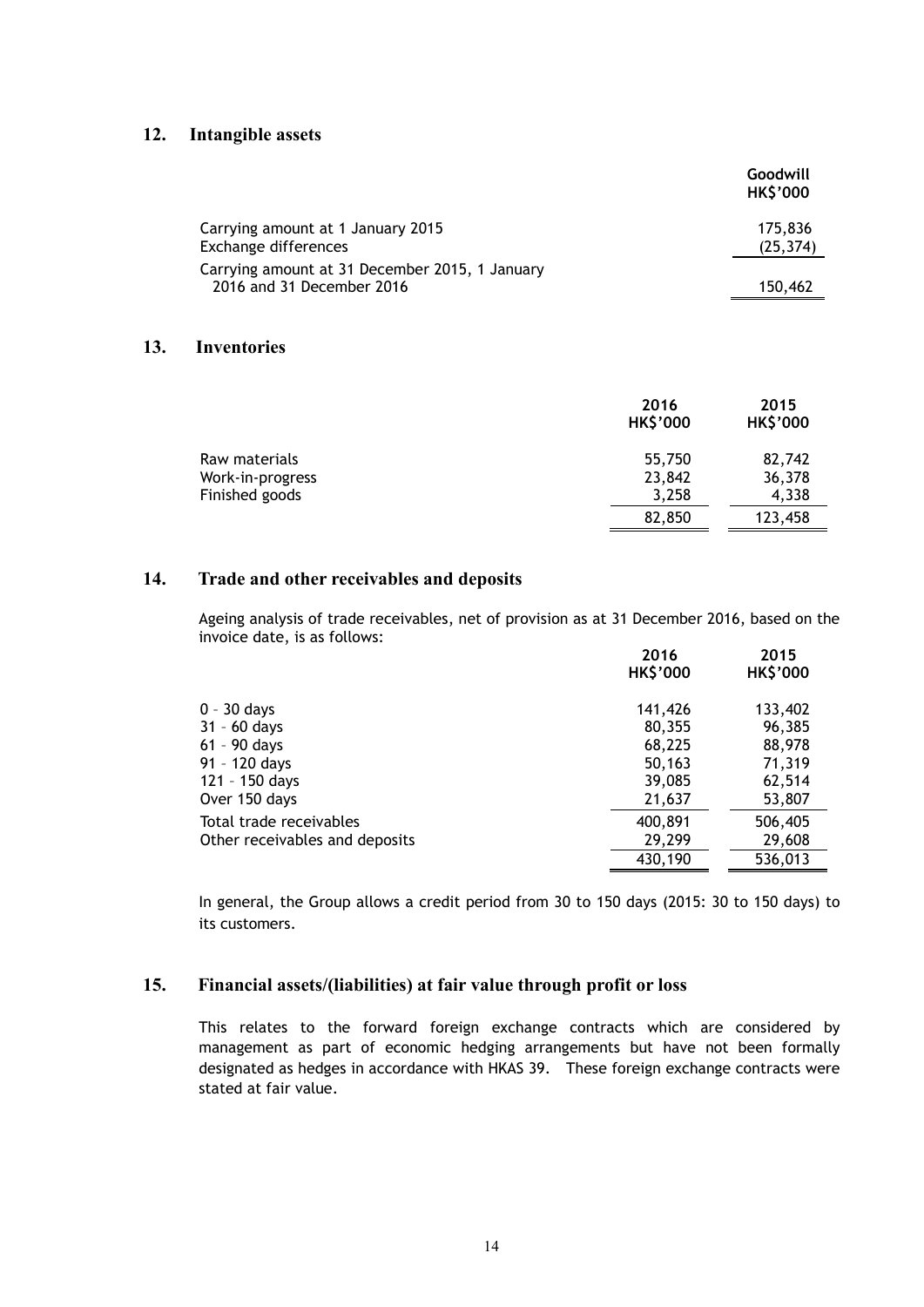# **16. Trade and other payables**

As at 31 December 2016, ageing analysis of trade payables based on invoice date is as follows:

|                             | 2016<br><b>HK\$'000</b> | 2015<br><b>HK\$'000</b> |
|-----------------------------|-------------------------|-------------------------|
| $0 - 30$ days               | 63,487                  | 59,254                  |
| $31 - 60$ days              | 20,262                  | 36,437                  |
| $61 - 90$ days              | 5,466                   | 11,670                  |
| 91 - 120 days               | 461                     | 2,648                   |
| Over 120 days               | 2,660                   | 1,094                   |
|                             | 92,336                  | 111,103                 |
| Other payables and accruals | 131,327                 | 136,238                 |
|                             | 223,663                 | 247,341                 |
|                             |                         |                         |

Credit terms granted by the suppliers are generally 0 - 90 days (2015: 0 – 90 days).

# **17. Bank borrowings**

|                                                                                                                          | 2016<br><b>HK\$'000</b> | 2015<br><b>HK\$'000</b> |
|--------------------------------------------------------------------------------------------------------------------------|-------------------------|-------------------------|
| Current portion<br>- Bank loans due for repayment within one year<br>- Bank loans due for repayment after one year which | 25,400                  | 36,721                  |
| contain a repayment on demand clause                                                                                     | 69,366                  | 94,766                  |
| Total bank borrowings                                                                                                    | 94,766                  | 131,487                 |

Assuming that the banks do not request the clause for repayment on demand and based on the repayment dates as scheduled in the loan agreements, the Group's bank borrowings are due for repayments, as at each of the reporting dates, as follows:

|                                 | 2016<br><b>HK\$'000</b> | 2015<br><b>HK\$'000</b> |
|---------------------------------|-------------------------|-------------------------|
| Within one year                 | 25,400                  | 36,721                  |
| In the second year              | 28,401                  | 25,401                  |
| In the third to fifth year      | 40,965                  | 69,365                  |
| Wholly repayable within 5 years | 94,766                  | 131,487                 |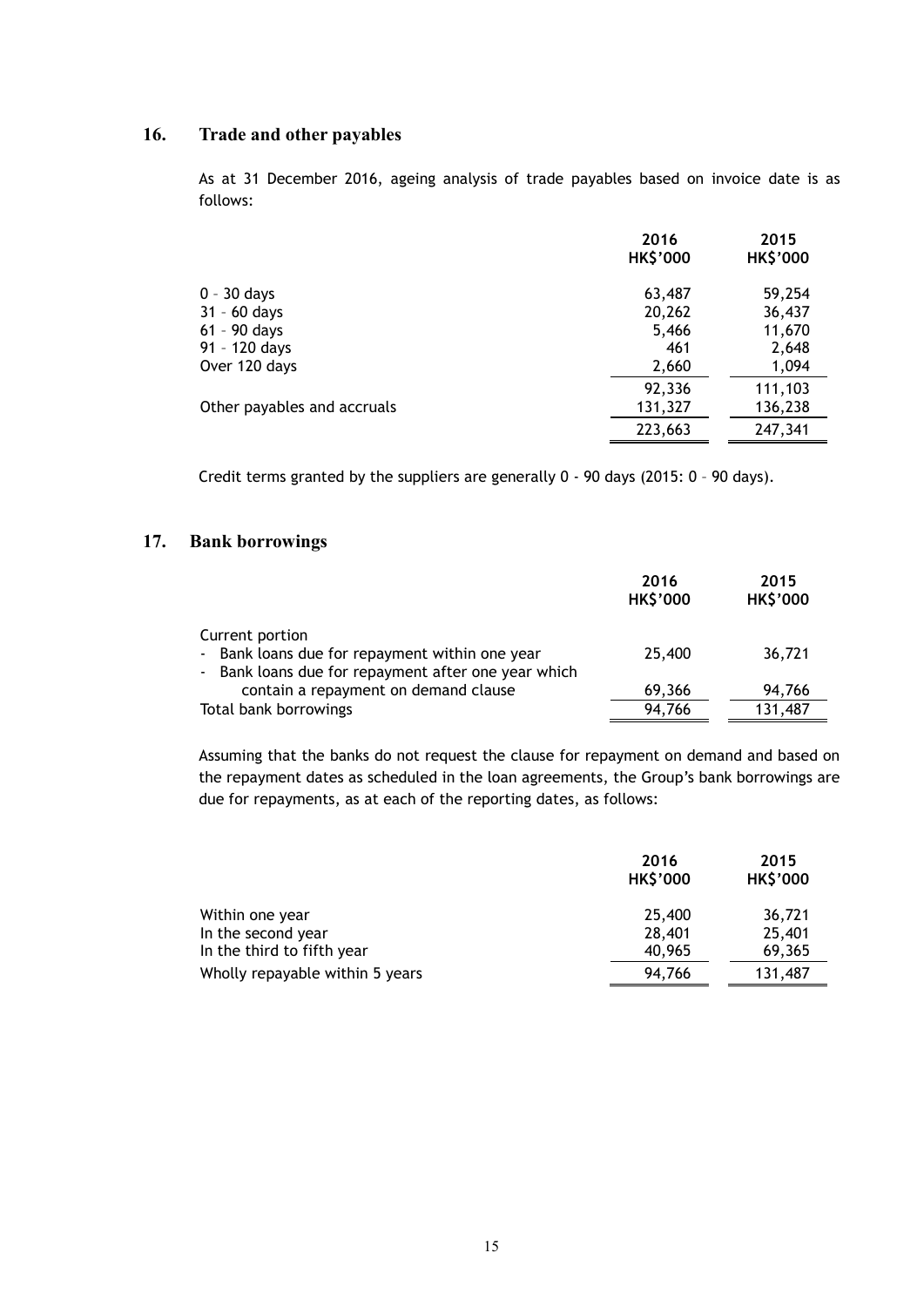### **18. Finance lease liabilities**

|                                                                         | 2016<br><b>HK\$'000</b> | 2015<br><b>HK\$'000</b> |
|-------------------------------------------------------------------------|-------------------------|-------------------------|
| Total minimum lease payments:                                           |                         |                         |
| Due within one year                                                     | 201                     | 939                     |
| Due in the second to fifth years                                        | 573                     | 184                     |
|                                                                         | 774                     | 1,123                   |
| Future finance charges on finance leases                                | (105)                   | (53)                    |
| Present value of finance lease liabilities                              | 669                     | 1,070                   |
|                                                                         | 2016<br><b>HK\$'000</b> | 2015<br><b>HK\$'000</b> |
| Present value of minimum lease payments:                                |                         |                         |
| Due within one year                                                     | 162                     | 896                     |
| Due in the second to fifth years                                        | 507                     | 174                     |
|                                                                         | 669                     | 1,070                   |
| Less: Portion due within one year included under<br>current liabilities | (162)                   | (896)                   |
| Non-current portion included under non-current<br>liabilities           | 507                     | 174                     |

The Group entered into finance lease for various items of machineries and motor vehicles. The lease runs for an initial period of five years (2015: five years) and does not have options to renew or any contingent rental provisions.

Finance lease liabilities are effectively secured by the underlying assets as the rights to the leased asset would be reverted to the lessor in the event of default by repayment by the Group.

### **19. Disposal of subsidiary**

In August 2016, the Group completed the disposal of its 61.88% indirect interest in Cactus Imaging Holdings Pty Limited which wholly owned Cactus Imaging Pty Limited ("Cactus Group") at cash consideration of approximately HK\$33,525,000 resulting in a gain on disposal of approximately HK\$27,579,000. The Cactus Group is engaged in outdoor media printing and display business.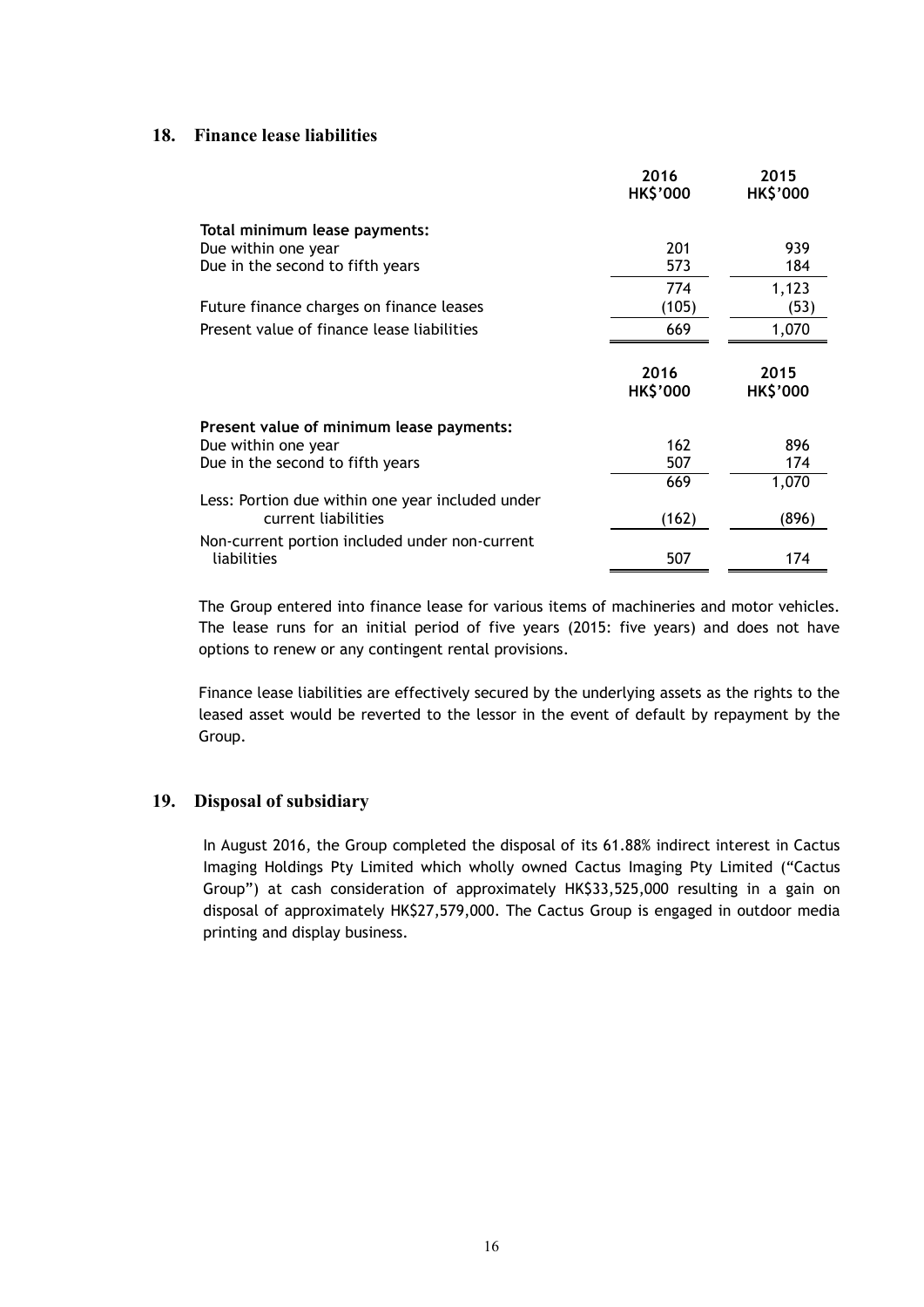# **19. Disposal of subsidiary (Continued)**

The net assets of the Cactus Group at the date of disposal were as follows:

|                                                        | 1 August 2016   |                 |
|--------------------------------------------------------|-----------------|-----------------|
|                                                        | <b>HK\$'000</b> | <b>HK\$'000</b> |
| Property, plant and equipment                          | 7,301           |                 |
| Inventories                                            | 2,664           |                 |
| Prepayments                                            | 66              |                 |
| Deferred tax assets                                    | 2,017           |                 |
| Accruals                                               | (812)           |                 |
| Finance lease liabilities                              | (194)           |                 |
| Provisions                                             | (5, 226)        |                 |
|                                                        |                 | 5,816           |
| <b>Transaction costs</b>                               |                 | 130             |
| Gain on disposal of subsidiaries included in profit or |                 |                 |
| loss for the year                                      |                 | 27,579          |
|                                                        |                 |                 |
| Total consideration                                    |                 | 33,525          |
|                                                        |                 |                 |
| Satisfied by:                                          |                 |                 |
| Cash                                                   |                 | 33,525          |
|                                                        |                 |                 |
| Net cash inflow arising on disposal:                   |                 |                 |
| Cash consideration                                     |                 | 33,525          |

#### **20. Non-controlling interests**

(a) In May 2016, a wholly-owned subsidiary of the Company acquired the entire issued share capital of C.O.S. Printers Pte Ltd ("COS") from a 61.88% owned subsidiary of the Company at a consideration of HK\$63,845,000. As a result of the transaction, the Group effectively acquired additional interests of 38.12% in COS from non-controlling shareholders and thereafter COS become the wholly owned subsidiary of the Company. The difference of HK\$9,549,000 between the proportionate share of the carrying amount of net assets and the consideration paid for the additional interests have been debited to other reserve.

The transactions have been accounted for as equity transactions with the non-controlling interests as follows:

|                                                                                                          | COS<br><b>HK\$'000</b> |
|----------------------------------------------------------------------------------------------------------|------------------------|
| Consideration paid for 38.12% ownership interest<br>Net assets attributable to 38.12% ownership interest | 24,340<br>(14, 791)    |
|                                                                                                          |                        |
| Decrease in equity attributable to owners of the Company<br>(included in other reserve)                  | 9.549                  |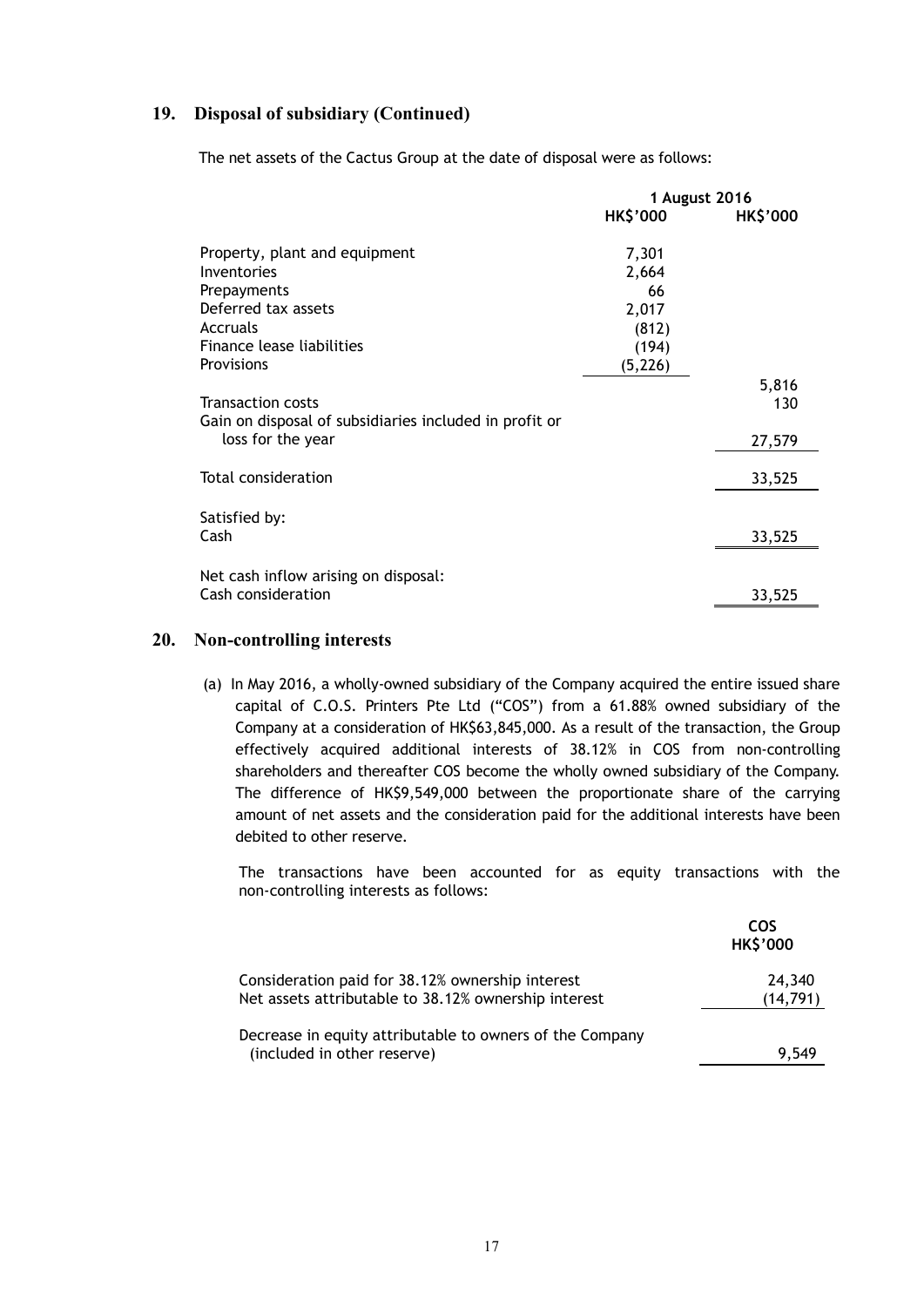# **20. Non-controlling interests (Continued)**

(b) In December 2016, OPUS implemented the buyback of its shares and these shares bought back were cancelled subsequently. As a result of the transaction, the shareholding in OPUS held by the Group was increased from 61.88% to 64.66% and the Group effectively acquired additional interests of 2.78% in OPUS from non-controlling shareholders. The difference of HK\$2,358,000 between the proportionate share of the carrying amount of net assets and the consideration paid for the additional interests have been debited to other reserve.

The transactions have been accounted for as equity transactions with the non-controlling interests as follows:

|                                                                                                        | <b>OPUS</b><br><b>HK\$'000</b> |
|--------------------------------------------------------------------------------------------------------|--------------------------------|
| Consideration paid for 2.78% ownership interest<br>Net assets attributable to 2.78% ownership interest | 10,972<br>(8,614)              |
| Decrease in equity attributable to owners of the Company<br>(included in other reserve)                | 2.358                          |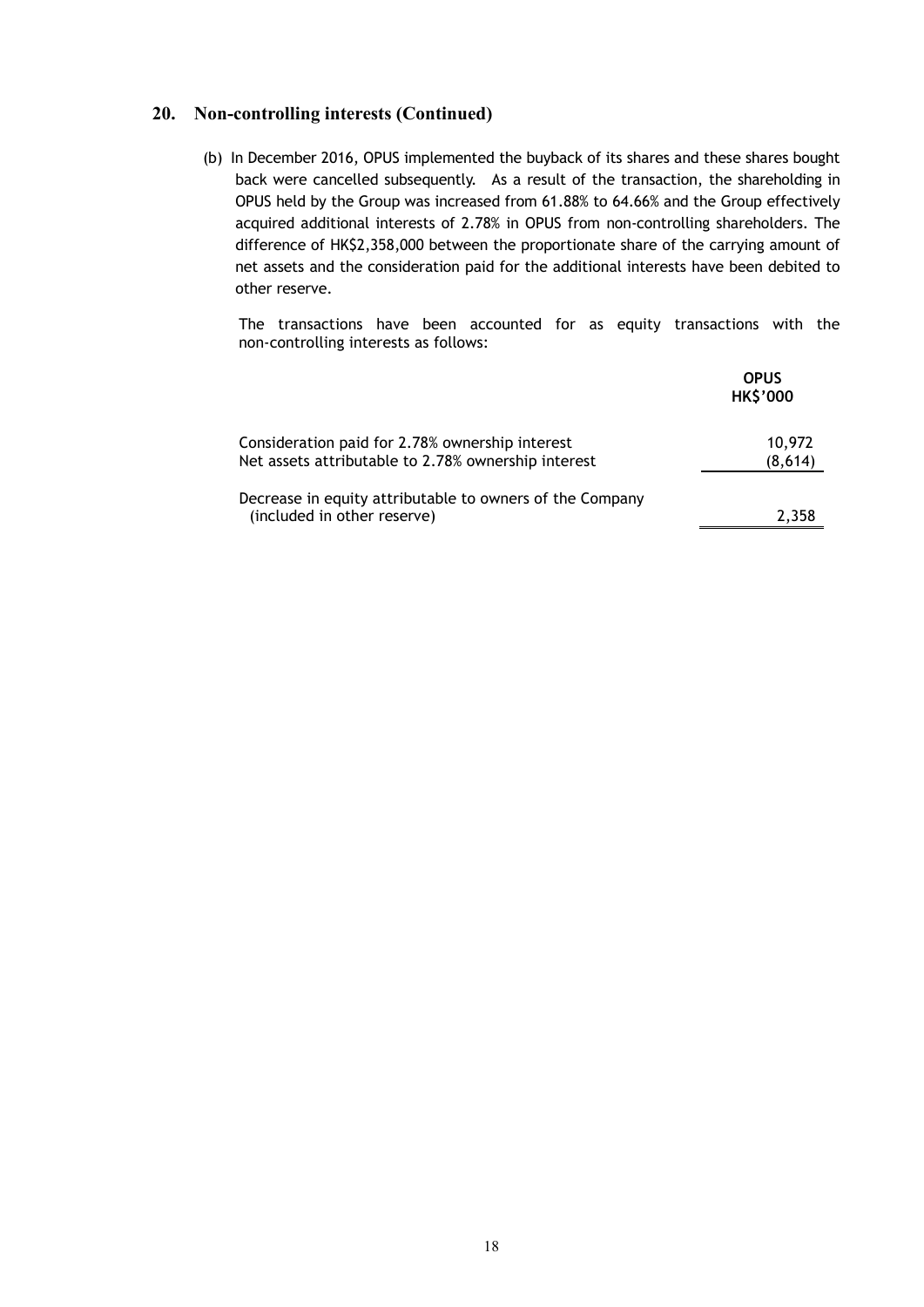### **CHAIRMAN'S STATEMENT**

For the first time in the history of the Group, sales turnover and profit for the year attributable to the owners of the Company declined by 8% and 10% respectively. Overall, in terms of operations, the Group did well and improved the profit before income tax by approximately 5%. This was achieved in a tough trading environment which faced four hurdles: margin erosion, depreciation of Pound Sterling and Euros, increase in labour cost and consolidation in the book publishing industry which saw some of our customers exiting the scene when they were acquired by other publishers.

The global colour illustrated book market in which 1010 and APOL serve, had a quiet year in 2016. This was after the meteoric rise and subsequent downfall of the adult colouring books in 2015. Nonetheless, we are optimistic of the future prospects as the once feared growth of the digital books has slowed down noticeably and there remains a sustainable market for colour illustrated books.

The pricing pressure exerted by publishers has continued and will continue. The Group is favorably positioned as its core customers are the medium to small publishers which are willing to pay slightly higher prices in exchange for longer credit terms and technical support from 1010. In the past few years, the Group has struggled to develop adequate new customers to replace customers which were acquired by other publishers. New business development is a key focus for the Group in the future.

2017 will be a pivotal year for the Group when it adjusts to the retirement of Richard Celarc, Chairman of the OPUS Group and David Li, Executive Director responsible for our Oceanic Graphic subsidiary and 1010 Printing's US sales activities. Both will relinquish their day to day executive roles in mid 2017 but have agreed to stay on as Advisors to the Group to ensure a smooth transition. On behalf of my fellow directors, I would like to express my sincere appreciation for the contributions made by Richard and David and wish them a happy retirement.

The 1010 Group has diversified its business from the original print operations based in its single manufacturing site in Yuanzhou, China. Today, our business has three anchors: the original 1010 business, OPUS, our Australian listed subsidiary which serves the Australian market and APOL, our print management subsidiary. To reflect this, the Group will change its name to Lion Rock Group Limited as soon as approval from shareholders and relevant authorities in Bermuda is obtained. This is expected to take effect in the second quarter of 2017.

At 1010, we truly believe that having a dedicated workforce is the key to our success and will continue to invest in the training and development of our staff. I wish to extend my appreciation to our troops for their hard work and contributions in the past year.

Yeung Ka Sing *Chairman*  Hong Kong, 28 February 2017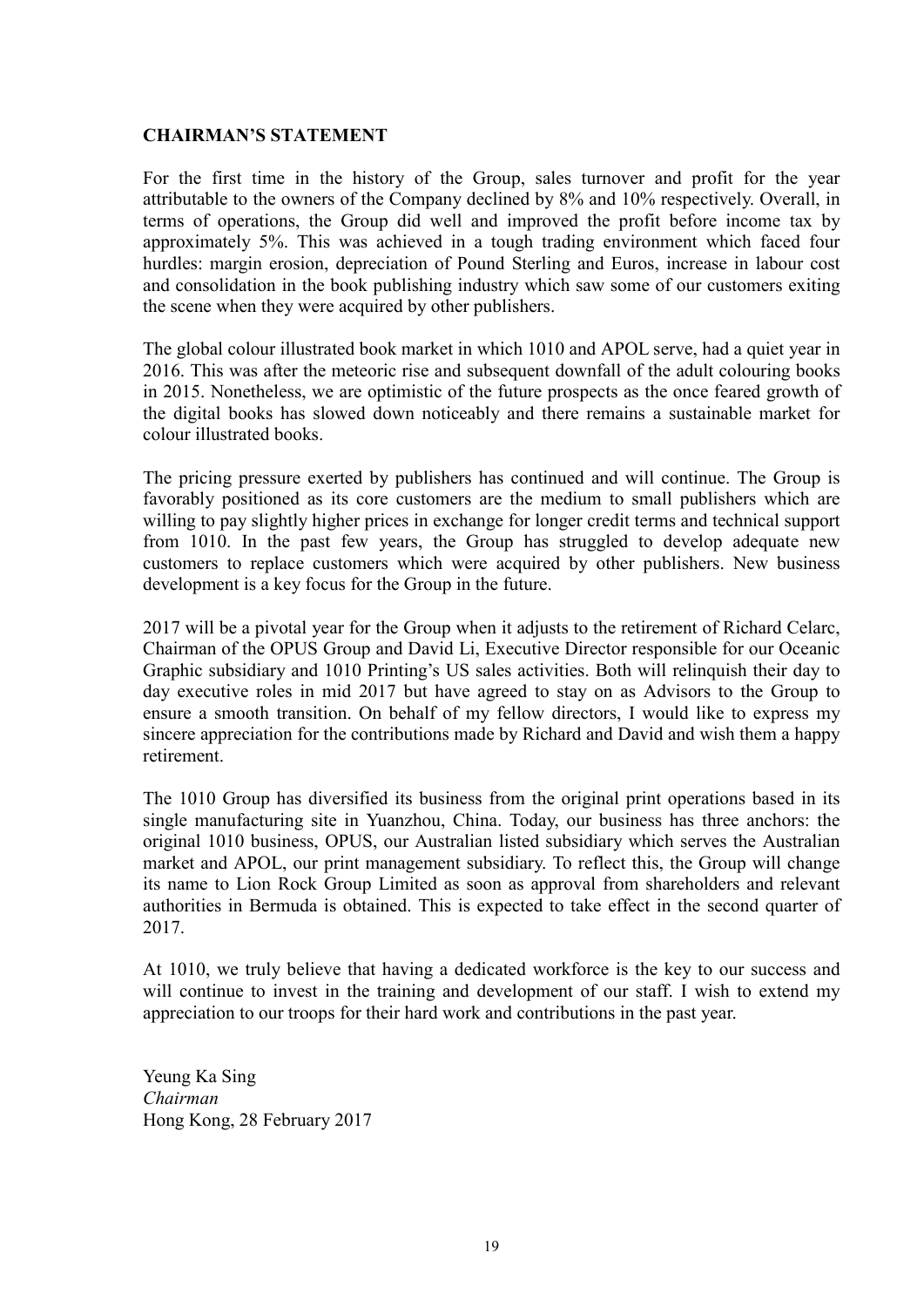# **MANAGEMENT DISCUSSION AND ANALYSIS**

### BUSINESS REVIEW

The decrease in sales turnover in 2016 was caused by a) continued margin erosion across our three business units. We were doing more for less; and b) the disposal of our wide format business, Cactus (a drop of HK\$42 million in 2016 vs 2015).

In analyzing our net profit after tax picture, the following factors are relevant: 1) margin erosion; 2) devaluation of the Renminbi; 3) gain from the sale of Cactus (HK\$28 million); 4) changes in machine depreciation rate to reflect more accurately the useful life of our machines (an extra HK\$22 million charges); 5) increase of HK\$30 million of income tax expenses in OPUS as compared with 2015 as unrecognised tax loss carried forward from previous years was fully utilized and there was recognition of previously unrecognised deferred tax assets in 2015. Against this background, the Group did well in improving its profit for the year by HK\$18 million.

OPUS continued its turnaround and streamlined its operations by selling off Cactus, the wide format printing subsidiary. COS, a commercial printer based in Singapore was sold by OPUS to 1010, to enable the latter to take full control of the operations. The remaining three business units, McPhersons, Canprint and Ligare are leaders in the respective sectors in Australia and scored single digit growth in sales turnover in 2016. Looking ahead, most of the cost control measures had been completed and management will focus its efforts on increasing sales turnover through acquisitions and organic growth.

Back in 2014, we predicted the end of low cost paper made by China based mills which had provided printers like 1010 the edge to compete in the global book printing industry. Commencing January, 2017, price of paper produced by China paper mills had gone through a series of rapid increases, with corrugated paper price up by 40% and uncoated woodfree paper, the main staple for book printing up by 15%. Jury is still out if the price increase will be sustained. We are of the view that it will. The Group's operation in China current has a 6 months' supply of paper bought at favorable prices. Thereafter we will have to adjust to a more competitive environment caused by higher paper costs which cannot be passed in full to our customers.

The Group has started preliminary studies in establishing its own production facilities in the US either through greenfield operations, acquisition or joint venture with existing domestic printers.

### **PROSPECT**

2017 has started slowly for the Group with incoming orders for the first 2 months slowing a 7% drop versus the same period last year. We believe that most of the cost savings through automation and supply chain management have been made. From now on, our operating profit margin is likely to be affected.

The search of a successor as CEO is continuing though initial efforts have stalled. The challenge is to attract a seasoned manager who has the entrepreneur aptitude to manage 1010 with its global footprint and unique customer driven DNA. Mr. Lau Chuk Kin has informed the board of his agreement to continue his executive role till 2019, if there is a need for him to do so. We will fast track our search effort knowing that the clock is ticking.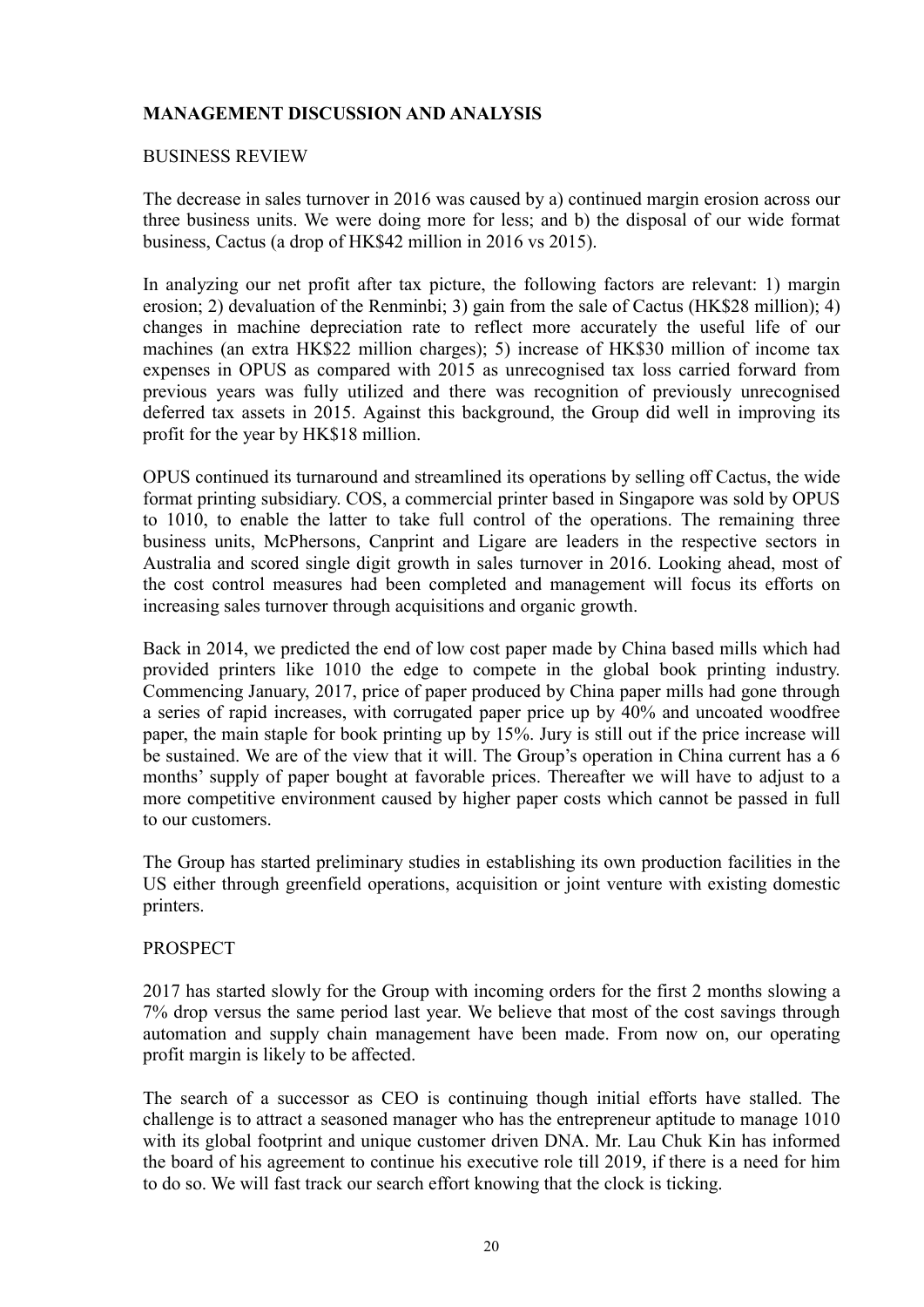# FINANCIAL REVIEW

Revenue for the year ended 31 December 2016 was approximately HK\$1,615.8 million and represented a decrease of 8% from the previous corresponding year (2015: HK\$1,754.6 million). The decrease in revenue was a result of the decrease in sales contribution from OPUS Group Limited ("OPUS") upon the disposal of the outdoor printing business in New Zealand and Australia in October 2015 and August 2016 respectively. Besides, the Group also ceased to receive orders from customers which contributed in low profit margin in the past.

Gross profit margin remain stable at 28% as compared with last year. During the year, the Group revisited the estimated useful lives of printing and prepress machineries. The estimated useful lives of printing machineries were revised from 15 years to 10 years and the estimated useful lives of prepress machineries were revised from 10 years to 4 years. As a result, additional depreciation of approximately HK\$22.1 million was charged to direct operating costs. On the other hand, raw material and consumable costs, direct labour costs recorded a decrease and these offset the effect of additional depreciation charge for the year.

Other income increased from HK\$49.2 million in 2015 to HK\$70.4 million in 2016 was mainly contributed from the gain on disposal of the outdoor printing business in Australia of HK\$27.6 million and the increase in gain on financial assets at fair value through profit or loss of HK\$5.3 million. Such increase was partly offset by the decrease in gain on disposal of property, plant and equipment of HK\$3.5 million and the gain on sales of outdoor printing business in New Zealand of HK\$9 million in 2015.

Selling and distribution costs decreased by 4% to approximately HK\$196.3 million (2015: HK\$204.5 million) along with the decrease in sales.

Administrative expenses decreased from approximately HK\$124.5 million in 2015 to approximately HK\$109.8 million in 2016. The decrease was primarily due to the substantial decrease in corporate expenses in OPUS following the cost control measures implemented in the middle of 2015 and also the exclusion of overhead expenses upon the disposal of New Zealand and Australia outdoor printing business in October 2015 and August 2016 and the decrease in exchange loss of approximately HK\$3.1 million. The effect of the decrease in administrative expenses was partly offset by the loss on disposal and write-off of property, plant and equipment of approximately HK\$9.9 million.

Other expenses for the year represented provision for impairment on trade receivables. A decrease of approximately HK\$4.1 million was due to improved customer settlement performance during the year.

Income tax expenses for the year increased to approximately HK\$41.5 million. The lower income tax expenses of HK\$13.8 million in 2015 was mainly due to the utilisation of unrecognised tax losses from previous years and the recognition of previously unrecognised deferred tax assets in OPUS entities.

Profit for the year attributable to owners of the Company amounted to approximately HK\$146.1 million (2015: HK\$163.2 million).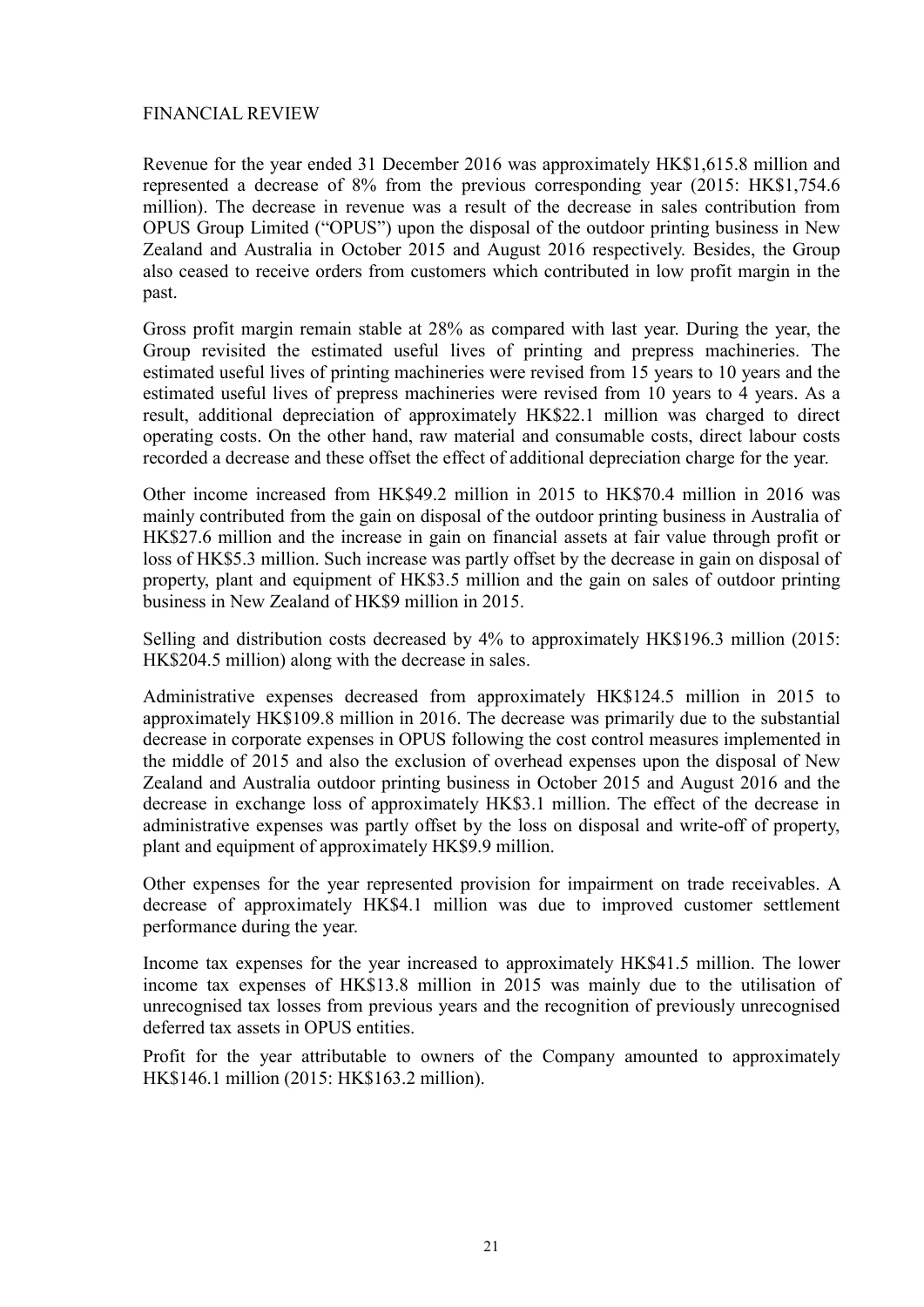# **LIQUIDITY AND FINANCIAL RESOURCES**

As at 31 December 2016, the Group had net current assets of approximately HK\$633.1 million (31 December 2015: HK\$500.7 million) of which the cash and bank balances were approximately HK\$461.2 million (31 December 2015: HK\$262.9 million). The Group's current ratio was approximately 2.8 (31 December 2015: 2.2).

Total bank borrowings and finance lease liabilities for the Group amounted to HK\$95.4 million (31 December 2015: HK\$132.6 million). As at 31 December 2016, bank borrowings of HK\$94.8 million were denominated in Hong Kong dollars and finance lease liabilities of HK\$0.1 million and HK\$0.5 million were denominated in US dollars and Australian dollars respectively. All bank borrowings are at floating rates and finance leases are in fixed rates with all borrowings repayable within five years. The Group's gearing ratio as at 31 December 2016 was 10.1% (31 December 2015: 15.2%), which is calculated on the basis of the Group's total interest-bearing debts over the total equity.

The Group adopts centralized financing and treasury policies in order to ensure the Group funding is utilized efficiently. The Group also regularly monitors its liquidity requirements, its compliance with lending covenants and its relationship with bankers to ensure that it maintains sufficient reserves of cash and adequate committed lines of funding from major financial institutions to meet its liquidity requirements in the short and long term.

# **FOREIGN CURRENCY MANAGEMENT**

The Group's sales were denominated in a mixture of currencies, primarily US dollars, Australian dollars, Euros and Pound Sterling. In addition, the Group's costs and expenses are mainly denominated in US dollars, Hong Kong dollars and Renminbi. From time to time the Group enters into foreign currency exchange contracts to hedge its currency risk.

# **CAPITAL EXPENDITURE**

During the year, the Group had acquired property, plant and equipment at approximately HK\$22.3 million. The purchase is mainly financed by internal resources. The net book amount of property, plant and equipment includes net carrying amount of approximately HK\$0.7 million (31 December 2015: HK\$1.8 million) in respect of assets held under finance leases.

# **CONTINGENT LIABILITIES**

As at 31 December 2016, the Group had no material contingent liabilities.

# **EMPLOYEES AND EMOLUMENT POLICY**

As at 31 December 2016, the Group had around 1,287 full-time employees (2015: 1,436). The pay scale of the Group's employees is maintained at a competitive level and employees are rewarded on a performance-related basis within the general framework of the Group's salary and bonus system. Other employees benefits include provident fund, insurance and medical cover.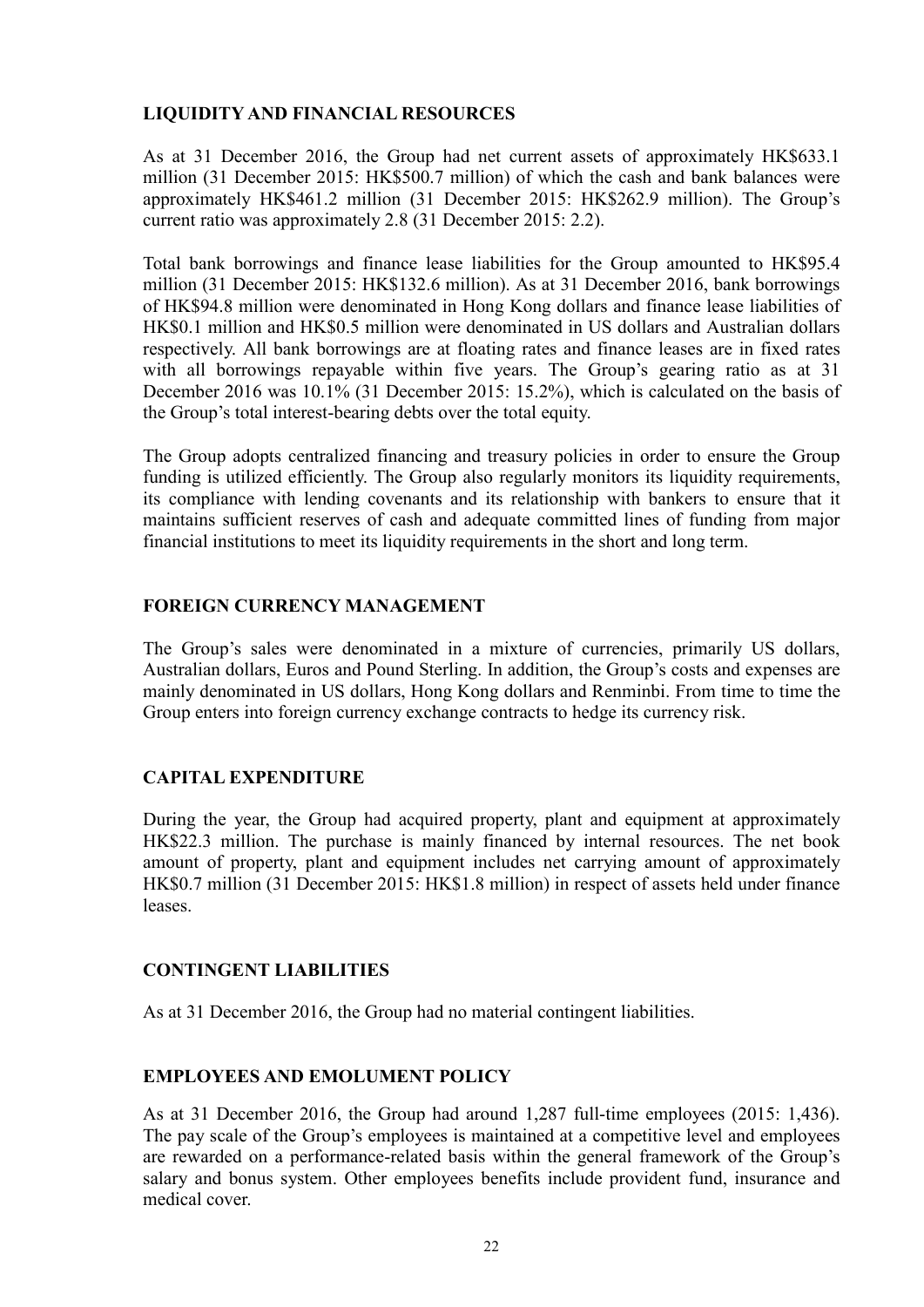# **FINAL DIVIDEND AND CLOSURE OF REGISTER OF MEMBERS**

The Board has resolved to recommend the payment of a final dividend of HK\$0.045 (2015: HK\$0.045) per share (the "Final Dividend") and special dividend of HK\$0.015 (2015: nil) per share (the "Special Dividend") for the year ended 31 December 2016 to holders of ordinary shares whose names appear on the register of holders of ordinary shares of the Company as at the close of business on 8 May 2017. The register of shareholders will be closed on 8 May 2017, during which period no transfer of shares will be registered. To qualify for the Final Dividend and Special Dividend, all transfer documents accompanied by the relevant share certificates must be lodged with the Company's branch share registrars in Hong Kong, Computershare Hong Kong Investor Services Limited, whose share registration public offices are located at Shops 1712-1716, 17th Floor, Hopewell Centre, 183 Queen's Road East, Wanchai, Hong Kong for registration not later than 4:30 p.m. on 5 May 2017. The relevant dividend warrants will be dispatched to shareholders on or around 17 May 2017.

# **PURCHASE, SALE OR REDEMPTION OF SHARES**

During the year ended 31 December 2016, neither the Company nor any of its subsidiaries has purchased, sold or redeemed any of the Company's listed securities except that the trustee of the Share Award Scheme, pursuant to the terms of the trust deed of the share award scheme, purchased an aggregate of 772,000 shares in the Company at a total consideration of approximately HK\$1.0 million.

# **CODE ON CORPORATE GOVERNANCE PRACTICES**

In the opinion of the Board, the Company has complied with the Corporate Governance Code and Corporate Governance Report during the year contained in Appendix 14 of the Listing Rules.

# **AUDIT COMMITTEE**

The audit committee has three members comprising the three independent non-executive directors, namely, Mr. Yeung Ka Sing, Mr. Tsui King Chung, David and Dr. Ng Lai Man, Carmen with terms of reference in compliance with the Listing Rules. The audit committee has reviewed the audited financial results of the Group for the year ended 31 December 2016.

On behalf of the Board Lau Chuk Kin Executive Director

Hong Kong, 28 February 2017